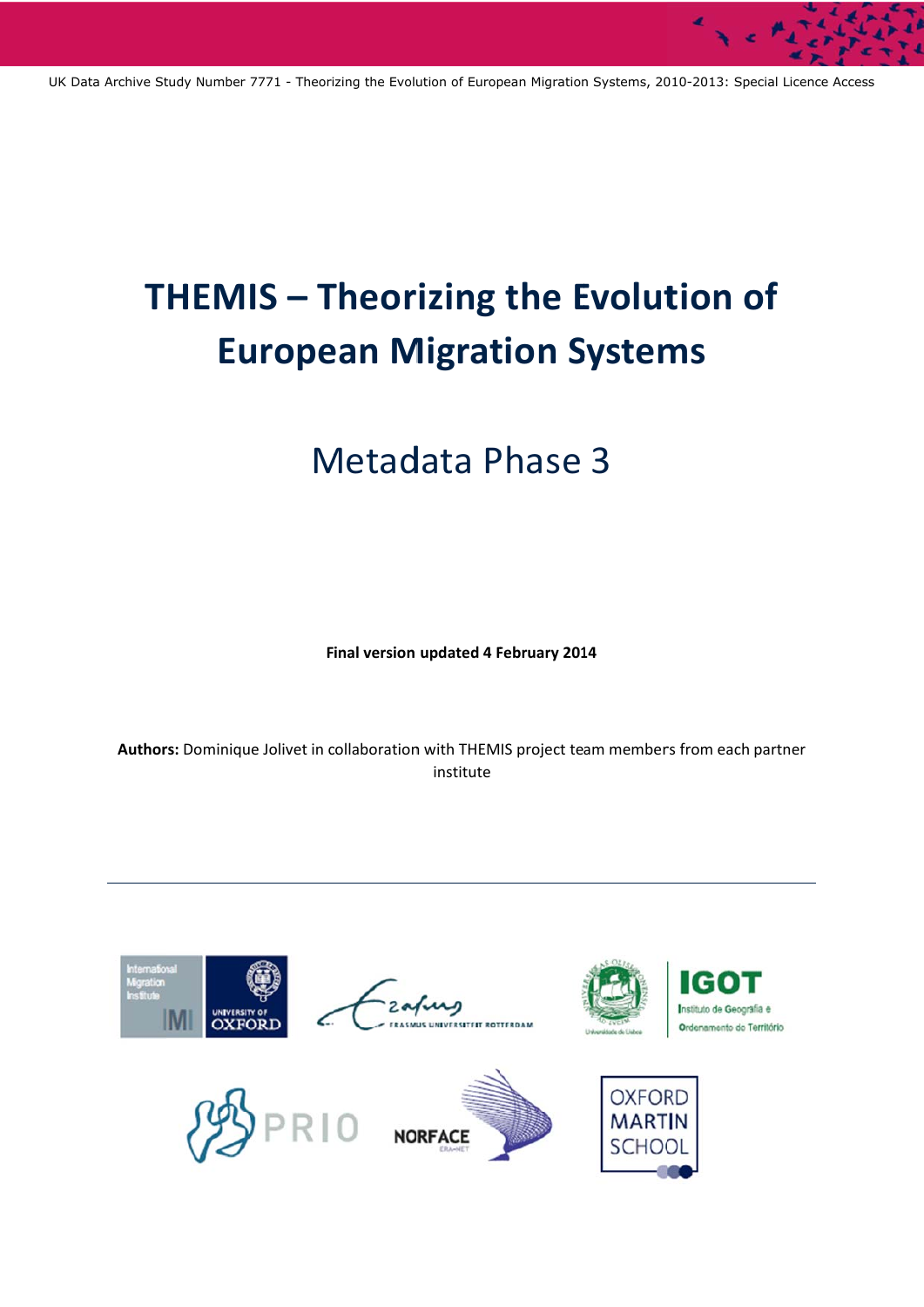## **Table of contents**

| I.             |     |                                                                                     |  |
|----------------|-----|-------------------------------------------------------------------------------------|--|
| $\mathbf{1}$   |     |                                                                                     |  |
| 2              |     |                                                                                     |  |
| 3              |     |                                                                                     |  |
| 4              |     |                                                                                     |  |
| $\sf II$       |     |                                                                                     |  |
| $\mathbf{1}$   |     |                                                                                     |  |
|                | 1.1 |                                                                                     |  |
|                | 1.2 |                                                                                     |  |
|                | 1.3 |                                                                                     |  |
|                | 1.4 |                                                                                     |  |
| 2              |     |                                                                                     |  |
|                | 2.1 |                                                                                     |  |
|                | 2.2 |                                                                                     |  |
| 3              |     |                                                                                     |  |
| $\mathbf{III}$ |     |                                                                                     |  |
| $\mathbf{1}$   |     |                                                                                     |  |
| 2              |     |                                                                                     |  |
|                | 2.1 |                                                                                     |  |
|                | 2.2 |                                                                                     |  |
| 3              |     |                                                                                     |  |
|                | 3.1 |                                                                                     |  |
|                | 3.2 |                                                                                     |  |
| 4              |     |                                                                                     |  |
| ${\sf IV}$     |     |                                                                                     |  |
| $\mathbf{1}$   |     |                                                                                     |  |
|                | 1.1 |                                                                                     |  |
|                | 1.2 |                                                                                     |  |
|                | 1.3 |                                                                                     |  |
|                | 1.4 |                                                                                     |  |
|                | 1.5 |                                                                                     |  |
| 2              |     | Interview guide to migrants' family members: English master version (July 2011)  20 |  |
|                | 2.1 |                                                                                     |  |
|                | 2.2 |                                                                                     |  |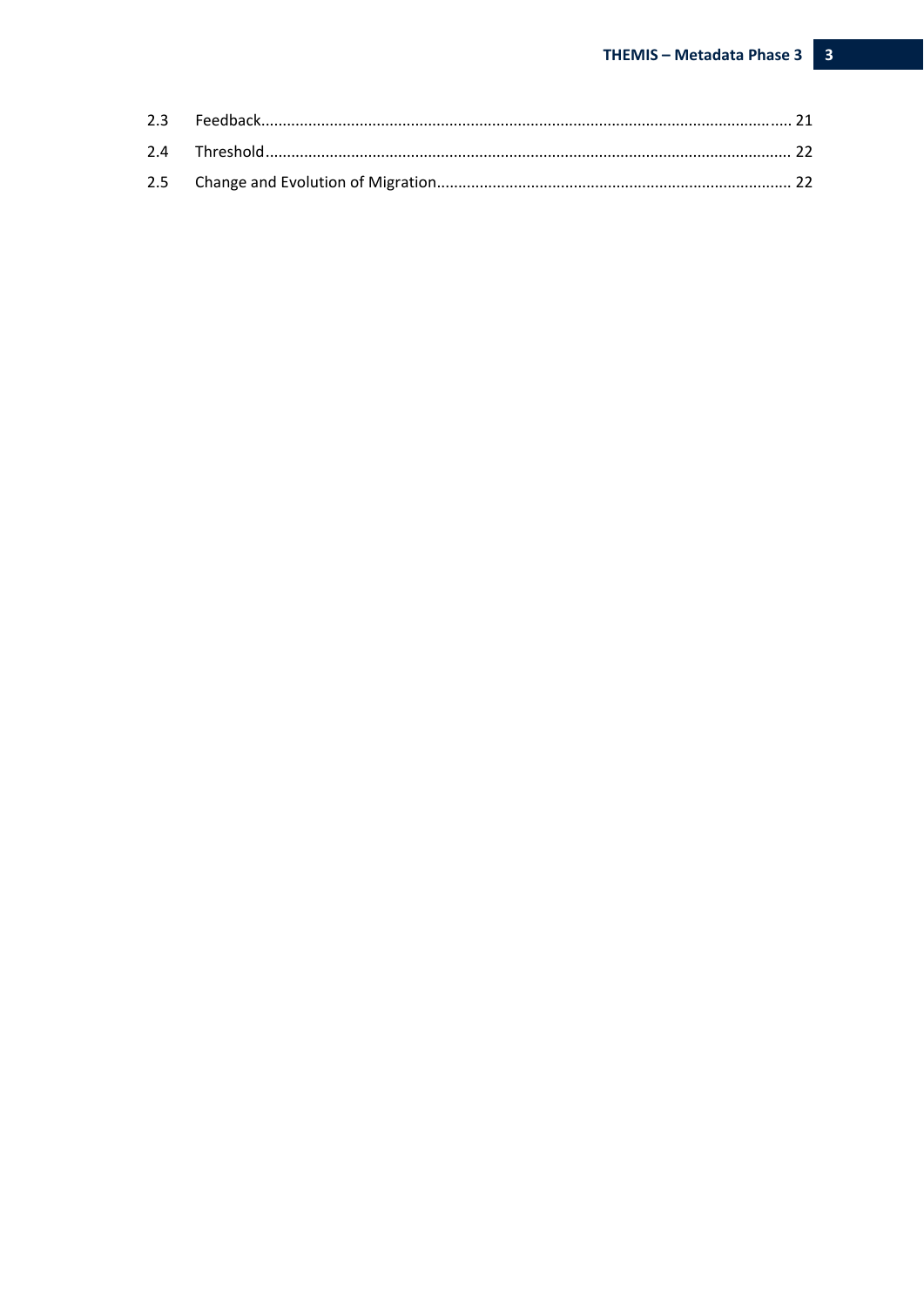## Note on availability of data collected during Phase 3:

Data collected during Phase 3 can be made available upon request. Any researcher or institution interested in any transcription of the qualitative interviews collected during Phase 3 is kindly asked to submit a request to the Co‐Applicant of the relevant countries (cf. Table below). Please provide a title, abstract, and plan for analysis (not longer than one page). The request detail mention the aims, research questions and methods of analysis.

| <b>Qualitative dataset in</b><br>(country) | <b>Co-Applicant</b>         | <b>Email address</b>         | Phone no.     |
|--------------------------------------------|-----------------------------|------------------------------|---------------|
| <b>Ukraine</b>                             | Dr. Oliver Bakewell         | oliver.bakewell@qeh.ox.ac.uk | +441865271902 |
| <b>Morocco</b>                             | Prof. Godfried Engbersen    | engbersen@fsw.eur.nl         | +31104082084  |
| <b>Brazil</b>                              | Prof. Maria Lucinda Fonseca | fonseca-maria@campus.ul.pt   | +351919205546 |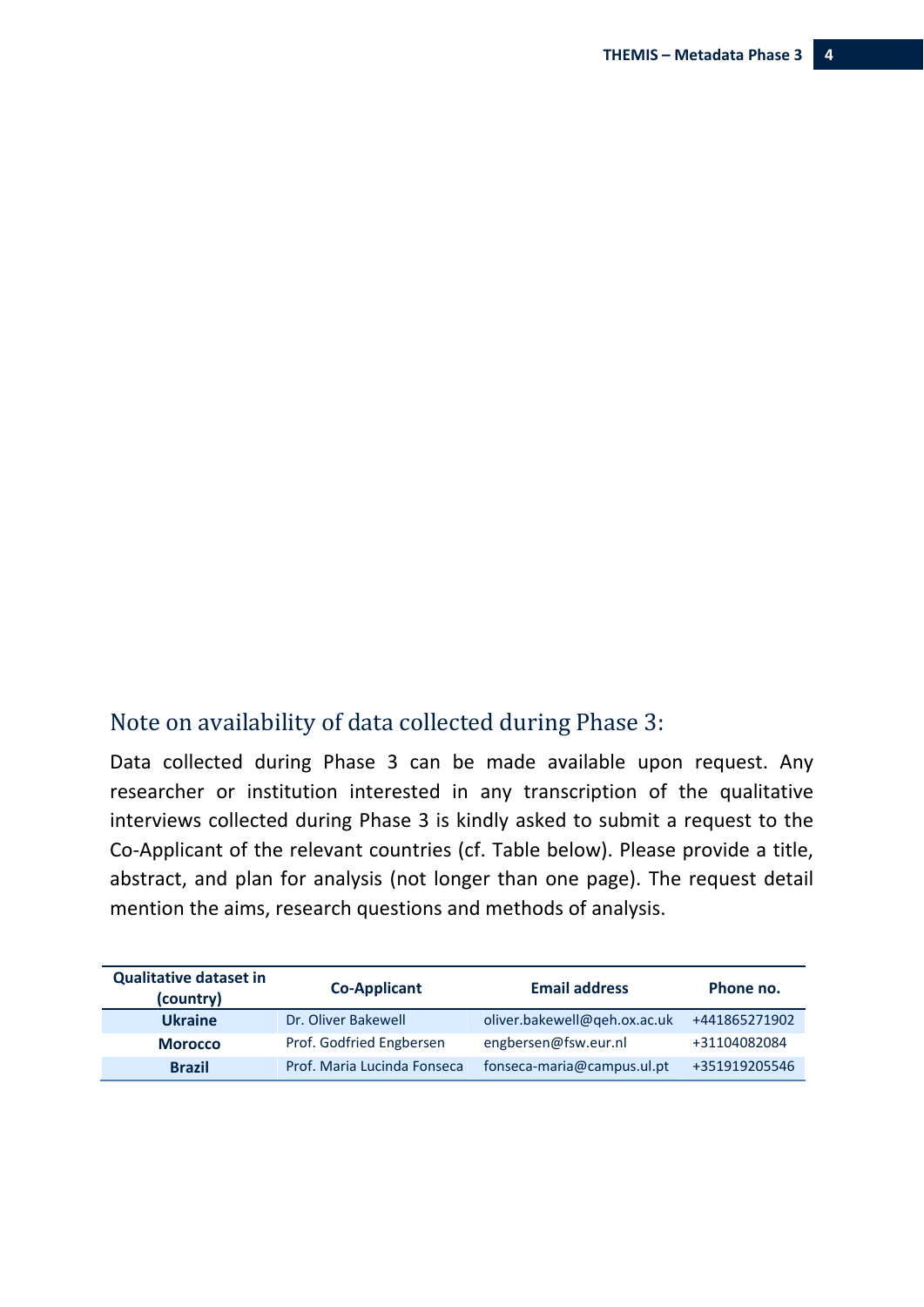## **I Research outline**

### **1 Introduction to the research**

To fill the theoretical and empirical gaps in scientific knowledge on migration, the THEMIS project explores the conditions under which initial moves by pioneer migrants to Europe result in the formation of migration systems, when this does not happen, or migration systems are in decline. This is achieved through a substantially improved theorization of migration system dynamics by integrating theories on the initiation and continuation of migration; and a comparative, multi-sited, and longitudinal study of the evolution of heterogeneous migrant groups following different settlement trajectories from three origin countries (Brazil, Morocco and Ukraine) to eight European cities in the UK, Norway, the Netherlands and Portugal.

The THEMIS project began in January 2010 and is funded through to 2013 by the NORFACE Migration Research Programme. There are four project partners: the Department of Sociology of the Erasmus University Rotterdam (EUR), the Netherlands; the International Migration Institute (IMI) at the University of Oxford, UK; the International Peace Research Institute Oslo (PRIO), Norway; and the Institute of Geography and Spatial Planning, University of Lisbon (IGOT‐UL), Portugal.

#### **2 Research questions**

The three main research questions of THEMIS are:

1. Under what conditions does initial (pioneer) migration establish precedents for the establishment of migration systems?

#### *In other words, when does migration of pioneers lead to a system that generates more migration?*

2. Which factors explain why many initial migration movements might be followed by limited chain migration of immediate family and friends but do *not* start processes of expanding network migration leading to network formation and the establishment of migration systems?

*In some cases pioneer migration might lead to some migration of family members and close* acquaintances but not to migration of others. We cannot speak of a migration system in such a case. *What factors determine the start of a migration system?* 

3. Under what conditions do migrant networks and migration systems weaken or decline, or does 'spontaneous' (pioneer) migration to *new* destinations occur?

*Migration systems can start, grow and stabilise, but they can also decline. How does such a decline come about? Does this have to do with the fact that people migrate elsewhere (new pioneers have migrated to new destinations and this had led to a system).* 

These questions are concerned with the conditions under which initial moves of pioneer migrants to Europe result in rapidly expanding network migration and the formation of migration systems, and the conditions under which this does not happen.

#### **3 Central concepts**

#### **Migration system and migration system dynamics**

By framing our research questions around the concept of migration systems, we take existing migration systems theory – with all its shortcomings – as our starting point. A fundamental aim of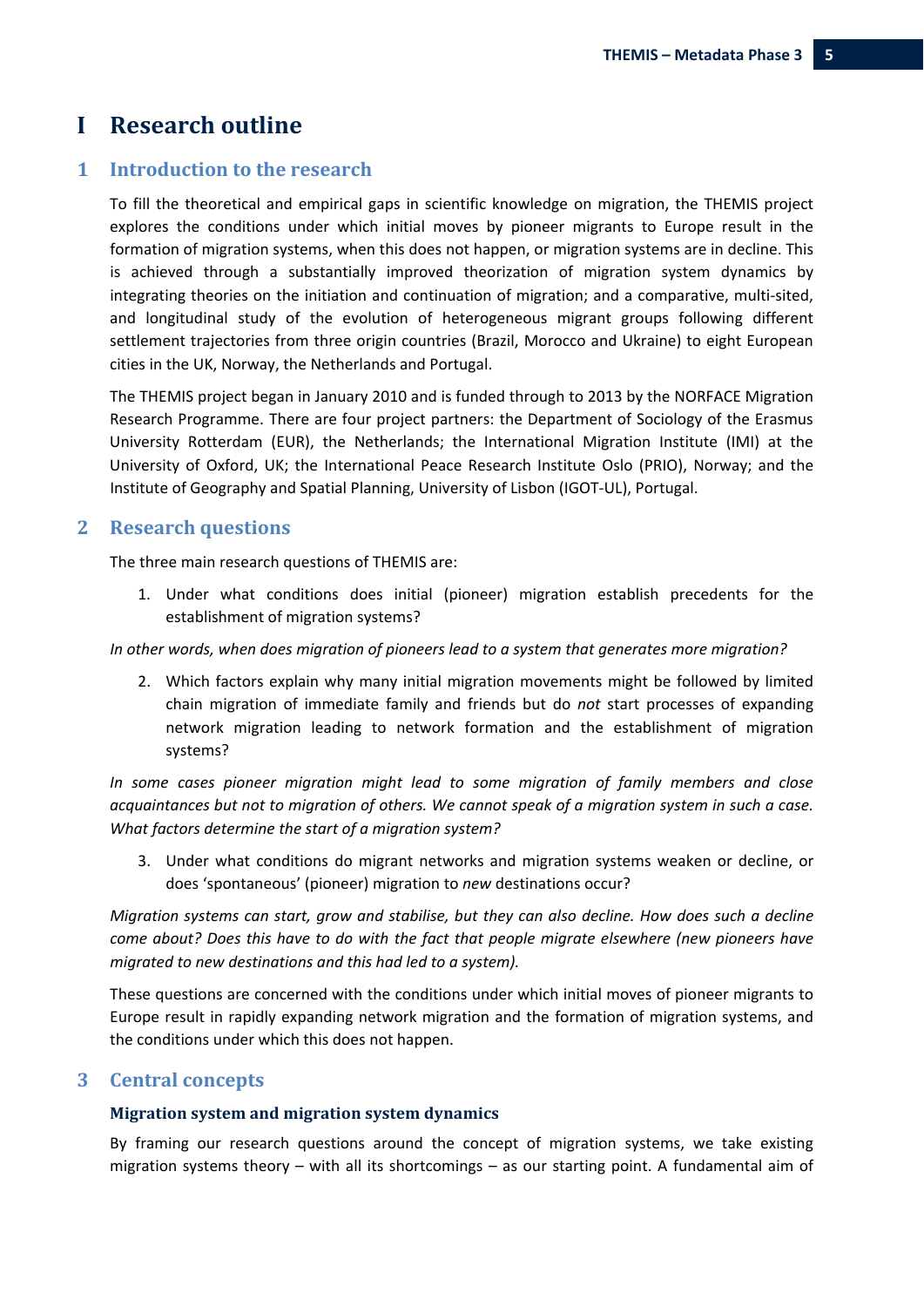THEMIS is to refine and reshape migration systems theory, which has hardly moved forward since Mabogunje's work in the 1970s. Mabogunje saw migration systems (1970) as a 'set of places linked by flows and counter flows of people, goods, services, and information, which tend to facilitate further exchange, including migration, between the places'. This definition remains quite open and general. It focuses on the ways in which systems run (either expanding or declining, or simply self‐ sustaining) and makes no claim to explain the genesis and decline of migration systems. Mabogunje's approach assumes that the system is already in place: it cannot explain why a system comes into being in the first place.

It is precisely such an existential question that THEMIS aims to address: under what conditions does the initial movement of pioneers result in an establishment of a migration system? Unfortunately, since Mabogunje, no systematic attempts have been made to further advance and refine migration systems theory drawing on later advances in general social theory. Migration systems theory remains unable to explain the **heterogeneity** of migration system formation (the existence of different trajectories), **change** (growth, decline, stagnation) within existing migration systems, or **the role of agency<sup>1</sup> (vis‐à‐vis structure)** in explaining such change. It is the ambition of THEMIS to address these gaps.

Migration systems are not steady phenomena, but flexible. Different migration flows develop, then change, and destinations and places of origin also change. In short, dynamics are at work within migration systems. We conceptualise migration system dynamics as *the ways in which the migration* system changes in relation to: i) external (to the system) factors, which in turn re-shape the initial *conditions under which migration takes place, ii) feedback mechanisms (within the system), and iii) the exercise of the agency of social actors within the system.*

These dynamics occur in different ways. Firstly, changes occur in relation to factors outside the system. One could think of climate change or a natural disaster that pushes people to move, but also an improvement in living conditions in the origin country. Secondly, feedback mechanisms encompass feedback that is given through the system, it can be both negative and positive. One can think of stories that encourage people to move to a certain place as apparently life is better there, or migrants may also communicate to non-migrants their discontent with their situation. Lastly, the agency of social actors refers to the capacity of people to act independently and to make their own free choices (within the system).

#### **Pioneers**

THEMIS address pioneer migrants in establishing precedents for further migration to follow (and the possible establishment of a migration system), and the conditions under which it would not happen. The question here is the role of the pioneer migrants in influencing who from the origin community, and to what extent, might follow their footsteps, and who would not?

Pioneers are not necessarily the first migrants who arrive in a certain country. Migration from A to B can be divided in different waves, for instance, Moroccan migration to the Netherland could be distinguished between labour migrants and family (reunification or formation) migrants. Pioneer labour migrants are interesting, but we also focus on the first female migrants who arrived after 1974 for family reunification. The term pioneer should not be understood too strictly.

 $<sup>1</sup>$  Agency refers to the capacity of individuals to act independently and to make their own free choices.</sup> Structure, by contrast, refers to the recurrent patterned arrangements which seem to influence or limit the choices and opportunities that individuals possess.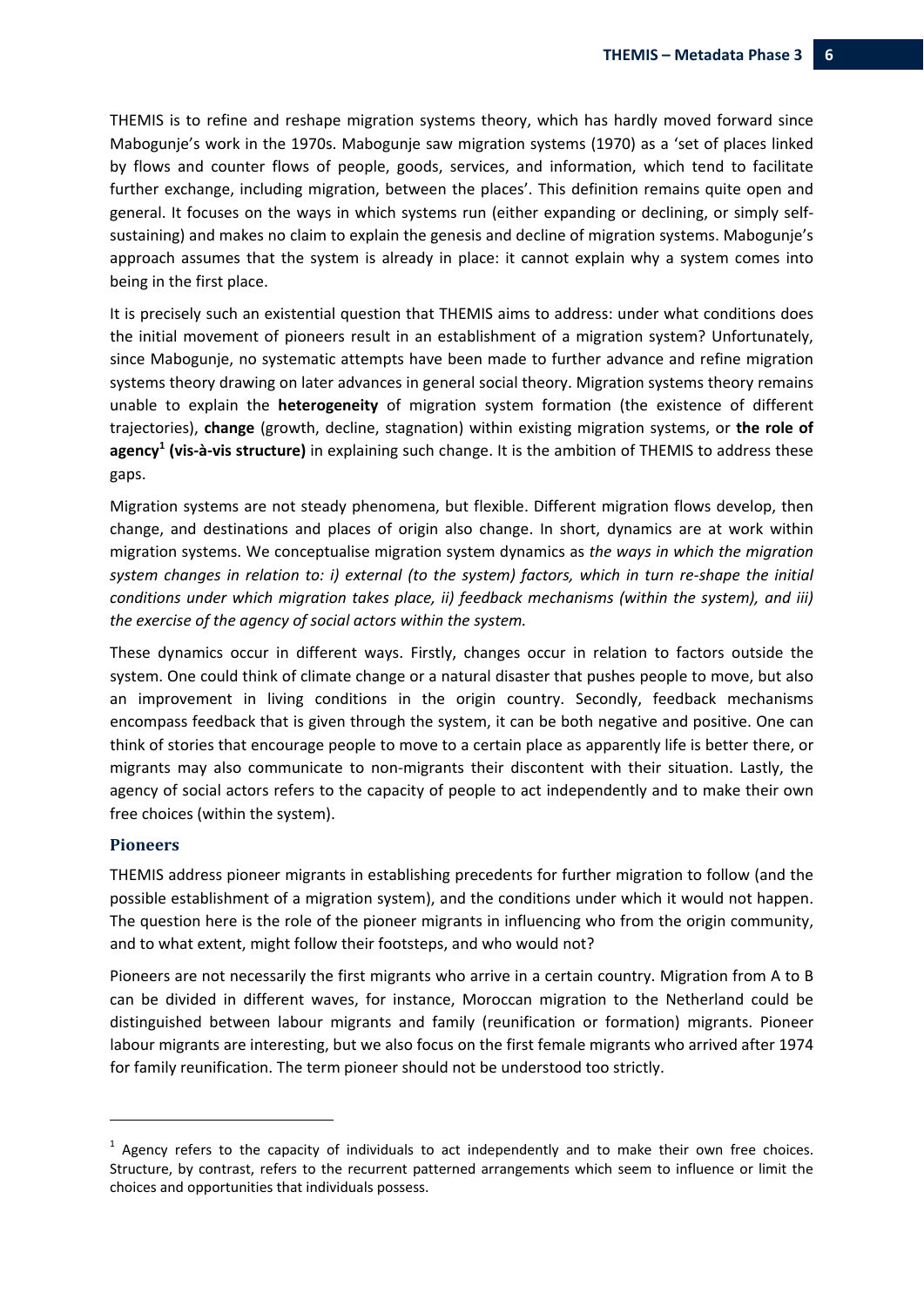#### **Migration threshold**

A migration threshold is a hypothesised critical level beyond which migration becomes partly self‐ sustaining – in other words, it gains its own momentum. Today, this concept is rather unexplored. It is based on the idea that a 'critical mass' of migrants is needed to generate certain effects that create more migration. For example, the creation of associations, religious institutions, or special businesses that make the country in question a more attractive destination for migrants from a certain country. It is unclear whether such a threshold level really exists and it is one of the central aims of THEMIS to further theorise and investigate this matter.

#### **Migration systems decline**

The focus on migration dynamics in contemporary migration literature evolved around the assumption that once started, migrations would continue and self‐perpetuate. New conditions arising in the course of migration would in turn make additional migration more likely. This implies theoretically limitless new flows, further growth and expansion ad infinitum. Clearly, this circular logic is a naïve assumption.

Studies of network migration usually ignore counterfactual cases in which initial moves by pioneer migrants do not set in motion self‐reinforcing migration dynamics. A second weakness of these theories is their largely circular nature, according to which migration goes on forever*.* Little account is taken of factors that may weaken migration systems over time.

THEMIS pays special attention to the possible decline of migration systems or waves. People might stop offering help to new migrants, negative rumours could spread within the system discouraging people to move or the changing conditions on the labour market could influence a possible decline.

#### **Factors**

| <b>Macro-level</b>                                                                  | <b>Meso-level (partly affected by</b><br>migration processes) | <b>Micro-level</b>                                               |  |
|-------------------------------------------------------------------------------------|---------------------------------------------------------------|------------------------------------------------------------------|--|
| Socio-economic indicators e.g.                                                      | Socio-economic indicators e.g.                                | Personal characteristics e.g.                                    |  |
| Income levels per head                                                              | Remittances                                                   | Household structure                                              |  |
| Income stability                                                                    | Community income inequality                                   | Civil status                                                     |  |
| <b>Employment levels</b>                                                            | Socio-ethnic hierarchies                                      | Gender                                                           |  |
| Labour market structure                                                             | Labour market segmentation                                    | Age                                                              |  |
| Literacy / School enrolment                                                         | Economic growth                                               |                                                                  |  |
| Access to health care / health<br>status of family members                          | Migration<br>culture<br>(migration-<br>proneness)             | Micro-level socio-economic, e.g.,<br>Household income            |  |
| Access to social rights (social<br>security)                                        | Political indicators, e.g.                                    | Ownership of land and other<br>productive assets                 |  |
| Political indicators e.g.                                                           | Local implementation of migration<br>policies                 | Ownership of residential property<br><b>Education and skills</b> |  |
| Political freedoms and rights<br>(voting, citizenship)<br><b>Migration policies</b> | Mobility indicators, e.g.                                     | <b>Employment status</b>                                         |  |
|                                                                                     | Labour recruitment                                            | Socio-cultural                                                   |  |

We also focus on macro-, meso- and micro-level indicators of structural conditions facing migrants. Examples of these are visualised in the following table.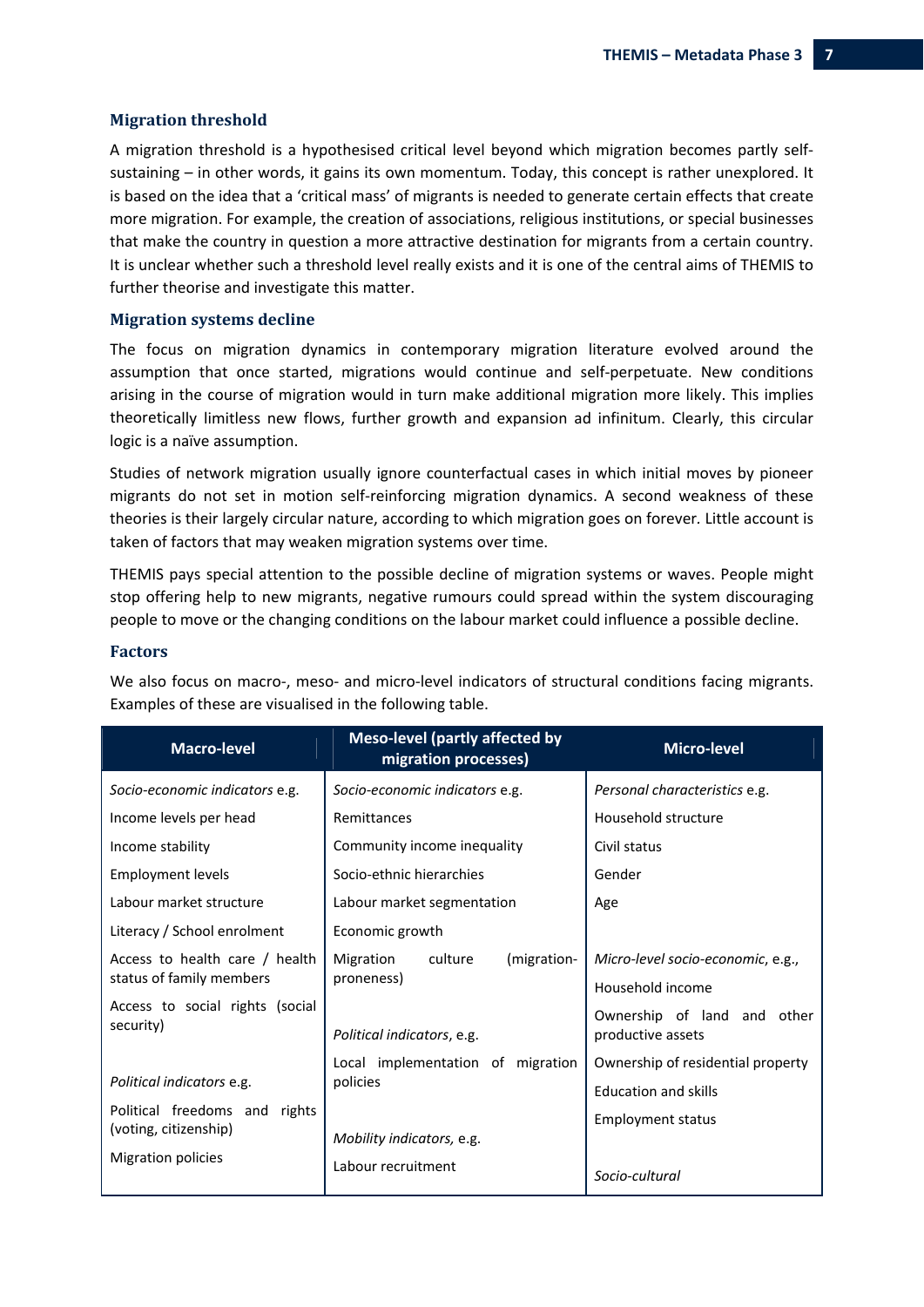| <b>Macro-level</b>               | <b>Meso-level (partly affected by</b><br>migration processes) | <b>Micro-level</b>                    |  |
|----------------------------------|---------------------------------------------------------------|---------------------------------------|--|
| Access to human rights           | Access to migrant networks                                    | Social status                         |  |
| (property)<br>Economic<br>rights | 'Migration industry': Travel agents,                          | Ethnicity, religion                   |  |
| rights, shareholding)            | document<br>forgers,<br>smugglers,<br>traffickers, etc.       | Social networks                       |  |
| Conflict                         | migration-relevant<br>Access<br>to<br>information             | Access to information                 |  |
| Demographic indicators e.g.      | Labour demand in 'ethnic' niches                              | <b>Mobility indicators</b>            |  |
| Dependency ratios                |                                                               | distribution of<br>family<br>Spatial  |  |
| Life expectancy                  | Environmental indicators e.g.                                 | members<br>Personal migration history |  |
| Fertility                        | Agro-ecological risks (droughts, floods,                      |                                       |  |
| Gender ratio                     | etc)                                                          | <b>Transnational activities</b>       |  |
|                                  | Land degradation                                              |                                       |  |
| Environmental indicators, e.g.   |                                                               |                                       |  |
| Climate                          |                                                               |                                       |  |

**Figure 1. Macro, meso and micro level indicators of structural conditions facing migrants** 

#### **4 Target groups**

The semi-structured interviews in the European research areas targeted people aged 18 or more born in Brazil, Morocco and Ukraine or with at least one of their parents born there, and living in the areas under study. In the areas of origin, the semi‐structured interviews were conducted with return migrants and migrant's family members (up to the third degree of kinship), with links to the Netherlands, Norway, Portugal or UK, and mainly born in their country of residence. The research team aimed for diverse target groups in terms of gender, age, social class, motive of migration, and duration of stay in the case of migrants in Europe.

Quantitative data in the European cities was collected among migrants aged 18 or more born in Brazil, Morocco and Ukraine or with at least one of their parents born there, and living in the areas under study. The surveys in the research areas in Brazil, Morocco and Ukraine were collected among people aged 18 or more and living in the surveyed households.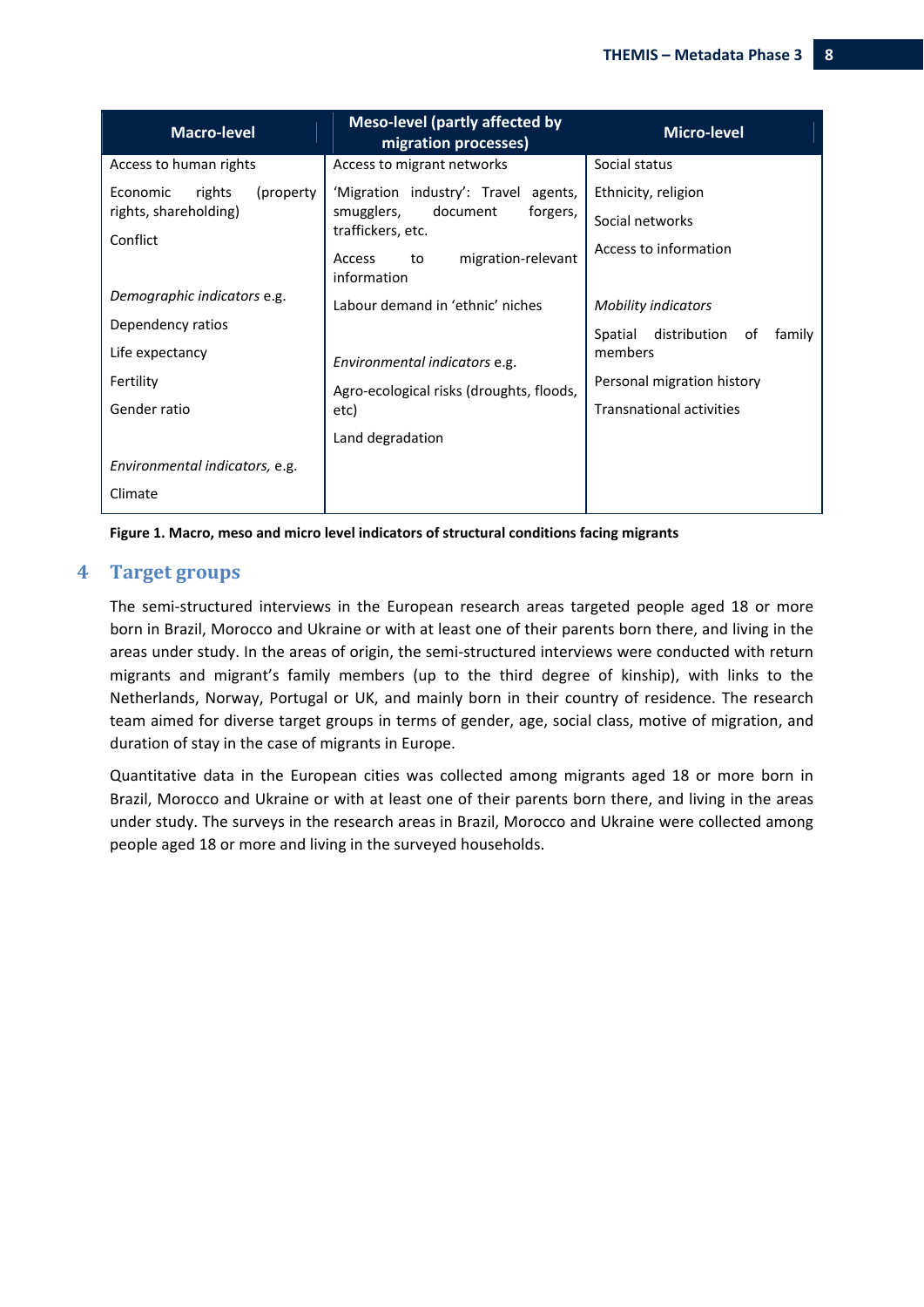## II General guidelines for the semi-structured interviews

### **1 Recruiting respondents**

#### 1.1 **Sampling**

The eligibility criteria for the Phase 3 sample included factors related to the place of birth, and the current and past places of residence. Informants and at least one of their parents had to be born in Brazil, Morocco or Ukraine, although some exceptions were allowed. Another main eligibility criterion was the migration experience in the destination countries. To ensure diversity of destinations among informants, a flexible quota of a minimum of eight interviews per destination country (Portugal, Norway, Netherlands, and the UK) was established.

Phase 3 targeted two groups of informants defined as follows:

*Return migrants:* They must have lived abroad in one of our destination countries for a period of at least three months. In addition, the definition was also based on what the respondent considered his or her country of residence during that period.

*Family members of migrants:* The definition of migrant's family members could be very broad. In some origin countries, for example, respondents could apply the concept of cousin to their whole hometown community. It was therefore suggested to limit the definition of family members to the third degree of kinship defined as follows:

- First degree Wife/Husband/ Long‐term Partner, Parents and Children (above 18 years old)
- Second degree Siblings, Grandparents, Grandchildren
- Third degree– Aunts/Uncles, Nieces/Nephews, Cousins, Partners of Siblings

Generally second and third degrees were considered backup options, and interviewers focused on first degree kinships. As a general rule, the interviewers targeted first and second degree kinship as much as possible, and third degree only marginally as the actual connections could be rather fuzzy and uncertain.

In specific situations (when it was difficult to find respondents) it was possible to interview a return migrant and a family of migrant of 'one kinship' (e.g. when two brothers went to Portugal, one had returned, and another stayed abroad – both the family member who stayed and the return migrant available from the same household or neighbouring households could be interviewed). However, it was preferred to opt for one or the other. This choice had to be made on the basis of what would fit the sample best and taking into account practical arrangements.

If a return migrant resided in a different locality prior to migration and returned to a different locality, the former locality before international migration would be the one used for the records.

Within each origin country the THEMIS partners agreed on 2 or 3 localities to recruit the informants and conduct the interviews (cf. table 1).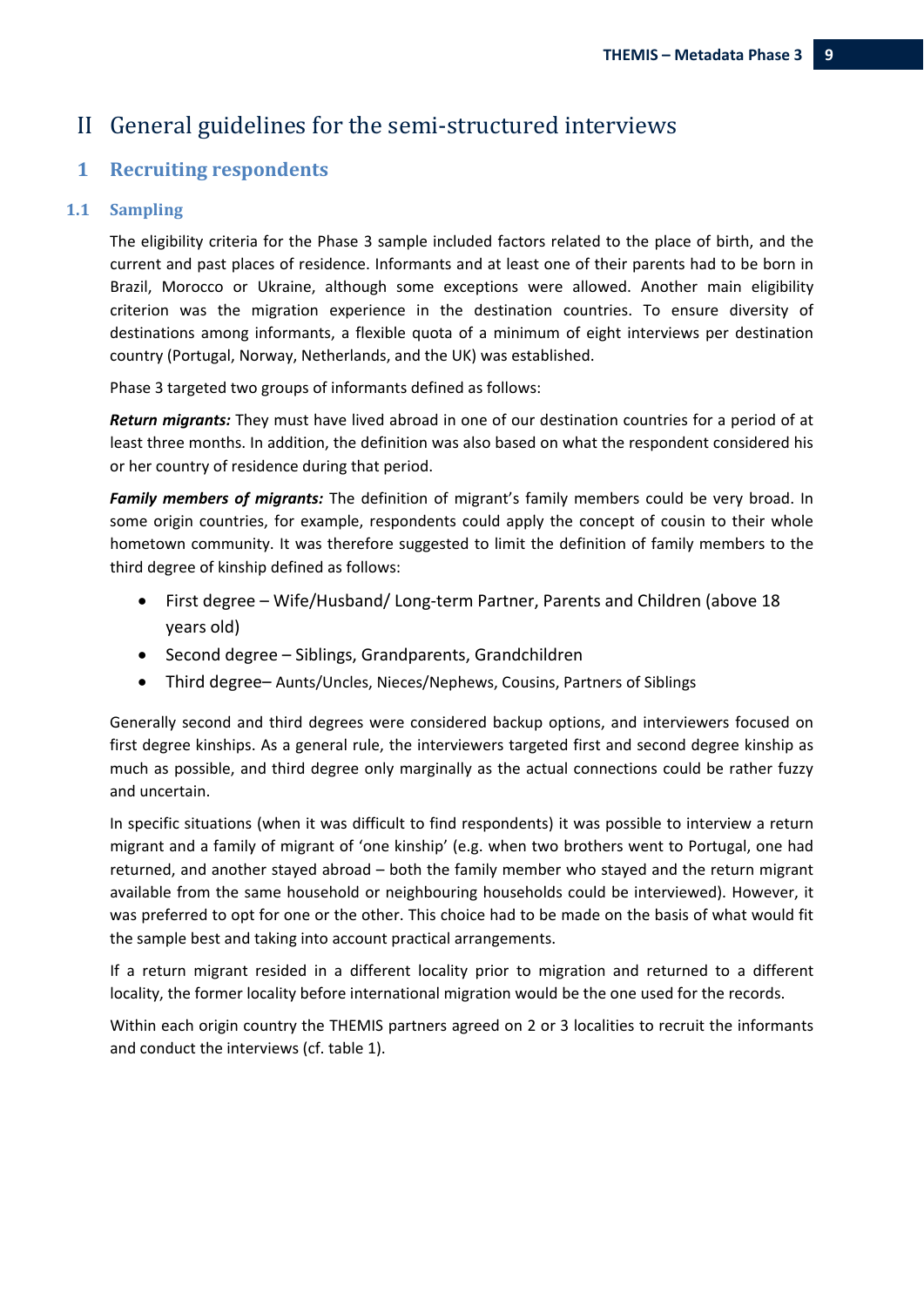| <b>Country of origin</b> | <b>Research areas Phase 3</b>       |  |  |
|--------------------------|-------------------------------------|--|--|
| <b>Brazil</b>            | Governador Valadares (Minas Gerais) |  |  |
|                          | Rio de Janeiro (Rio de janeiro)     |  |  |
|                          | Campinas (São Paulo)                |  |  |
| Morocco                  | Nador region                        |  |  |
|                          | Rabat grater urban area             |  |  |
| Ukraine                  | Lviv oblast                         |  |  |
|                          | Kiev                                |  |  |

#### **Table 1: Research areas Phase 3**

In each locality (cf. Figure 2), the interviewers were asked to gather a minimum of four respondents with links to a particular destination country in each location: two return migrants and two migrants' family members. If this could not be achieved (the equal distribution between localities and between return and family migrants) the partners would compensate for this either by interviewing more return migrants & family migrants in **one specific locality**. Finally, no single destination would make up more than 50% of interviews in each locality.

 $2$  When the quotas of informants with migration experience to some countries of destinations could not be met, Larache was planned as alternative third locality in Morocco.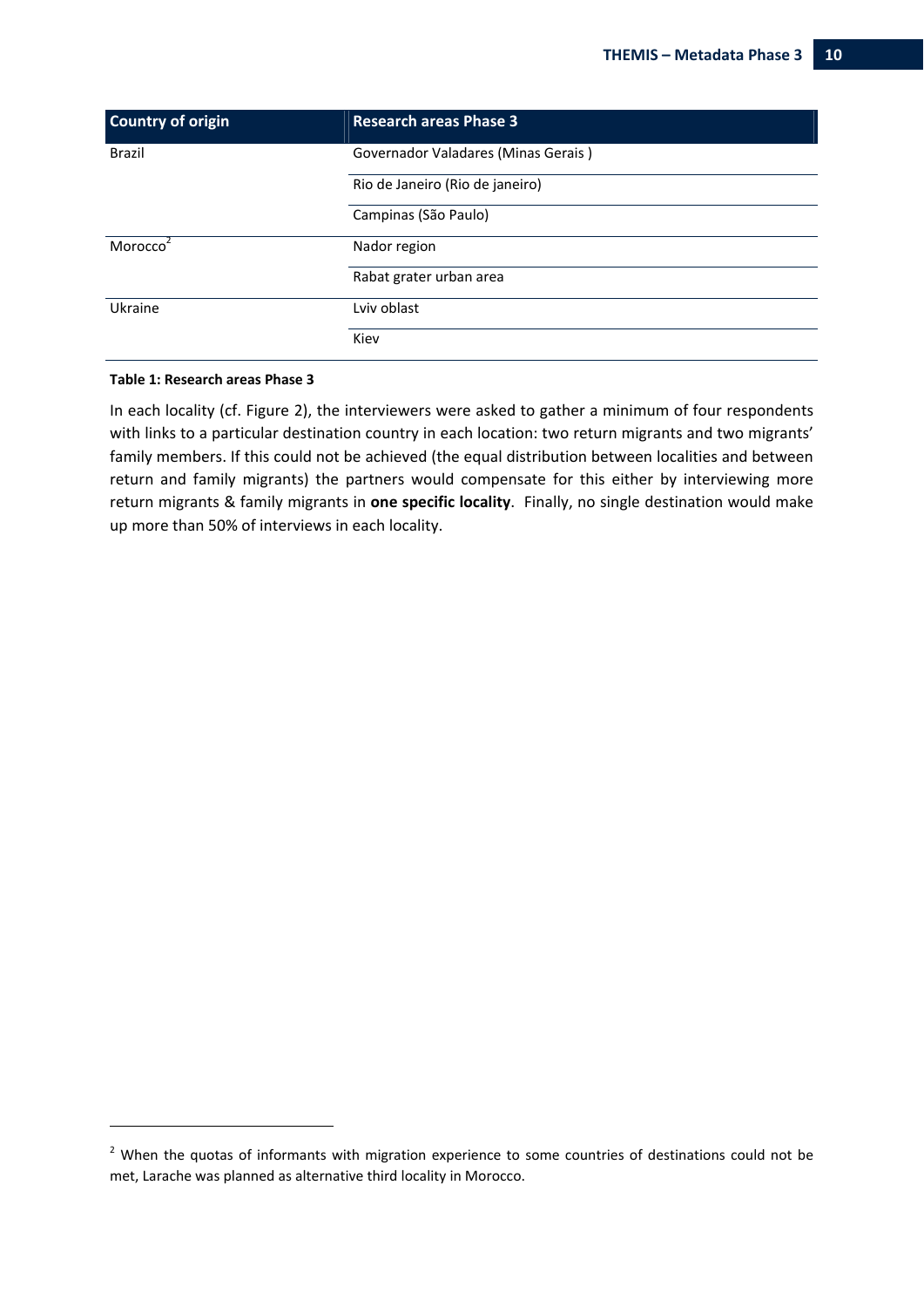



#### $1.2$ **Recruitment strategies**

Interviewers were asked to combine different recruitment strategies to achieve the desired quotas per group. These included snowballing and drafting up contact lists (through friends, colleagues, neighbors, etc.), using social networks and resume banks, and visiting different places in order to recruit a diversity of profiles (agencies, universities, migrant's organizations).

#### $1.3$ **Contacting respondents**

Interviewers were asked to start the conversation with potential informants by introducing the research and the research institution. Interviewers were told to stress the importance of the informant's personal views and experiences for the research project. The interviewers had to inform respondents about the importance of anonymity and confidentiality.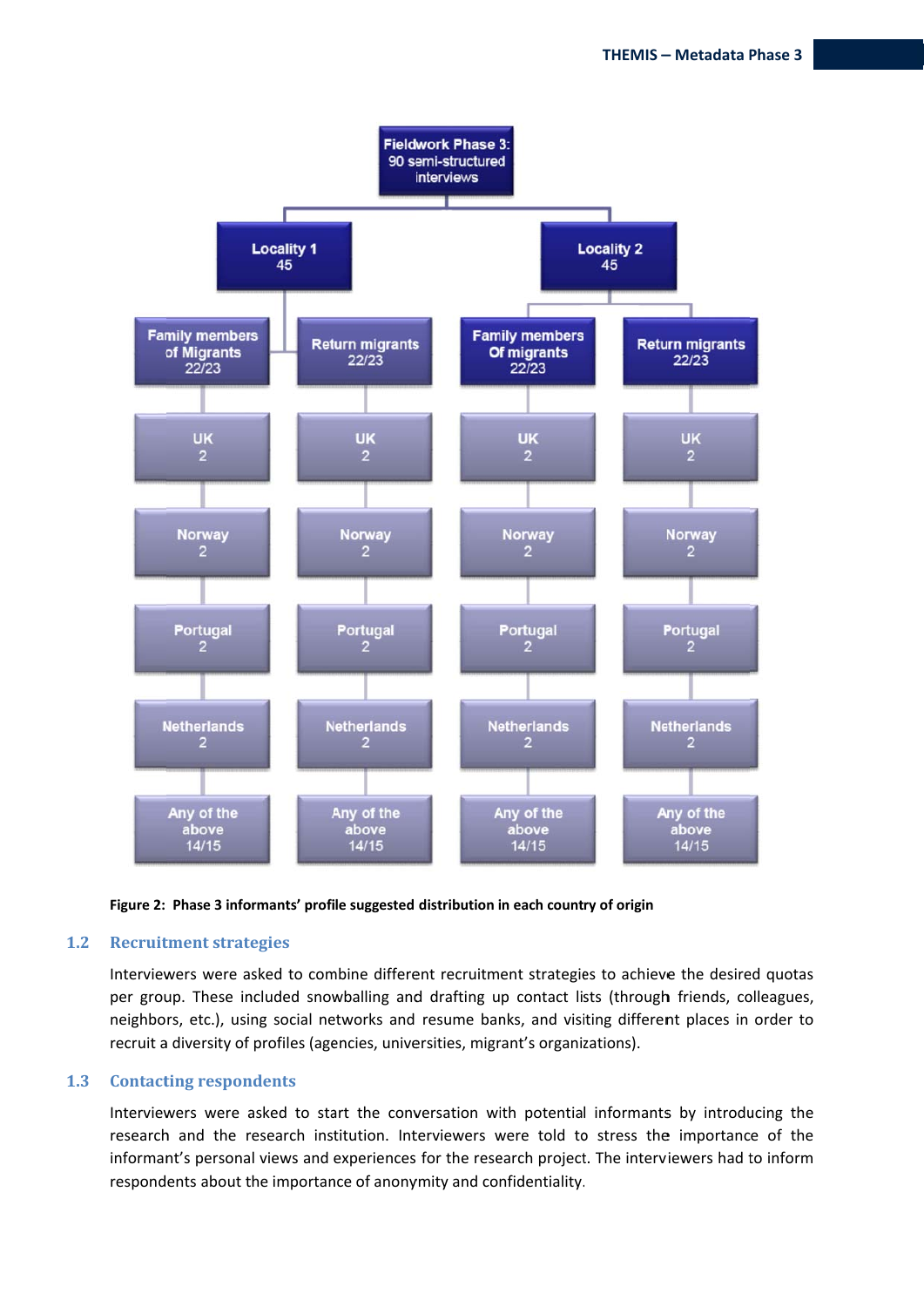#### **1.4 Interview location**

A list possible times and places for the interview to take place were suggested in order to establish the most convenient time and place for both the informant and the interviewer.

#### **2 The interview**

#### **2.1 Preparations**

Interviewers were asked to be punctual and bring the interview guide, pen and paper to take notes, a voice recorder with sufficient batteries, and a gratitude gift.

#### **2.2 Conducting the interview**

Interviewers were asked to begin with a general, open‐ended question, and let the respondent do most of the talking throughout the interview.

Making reference (anonymously) to statements made in other interviews or findings based on other data sources was recommended as a way to encourage respondents to express themselves and for validating information already gathered.

In some situations, giving an example about one's own life was suggested as a tip to encourage the respondent to talk. For instance, interviewers could tell about their own experience as a migrant (if this was the case). However, interviewers had to make sure they were not leading the respondent's answers and taking his/her role.

Interviewers were asked to respect the respondent's pace and pauses or silences because the respondent could be thinking about elaborations on his/her answers. They were asked to avoid making any judgments on what respondents said, and leave their own standpoints and opinions aside. They were asked to be neutral and listen to the respondent's story.

Finally, interviewers were asked to keep the interview focused on the topics of the interview guide.

#### **3 Transcription guidelines**

Interviewers were asked to transcribe the interview while translating it in English after it was completed.<sup>3</sup> It was important to have a standardised form of transcribing to facilitate the usage of the interviews by all research partners. The transcription had to follow the following rules:

- The title must involve the research team, origin country and respondent number.
- On the first page provide information about the interview, background information on the respondent and his/her answers to the questions on RDS. These questions need not be transcribed ad verbatim. It should look as below:

<sup>&</sup>lt;sup>3</sup> In the case of interviews collected in Morocco and Ukraine but not in Brazil where interviews were transcribed directly in Portuguese.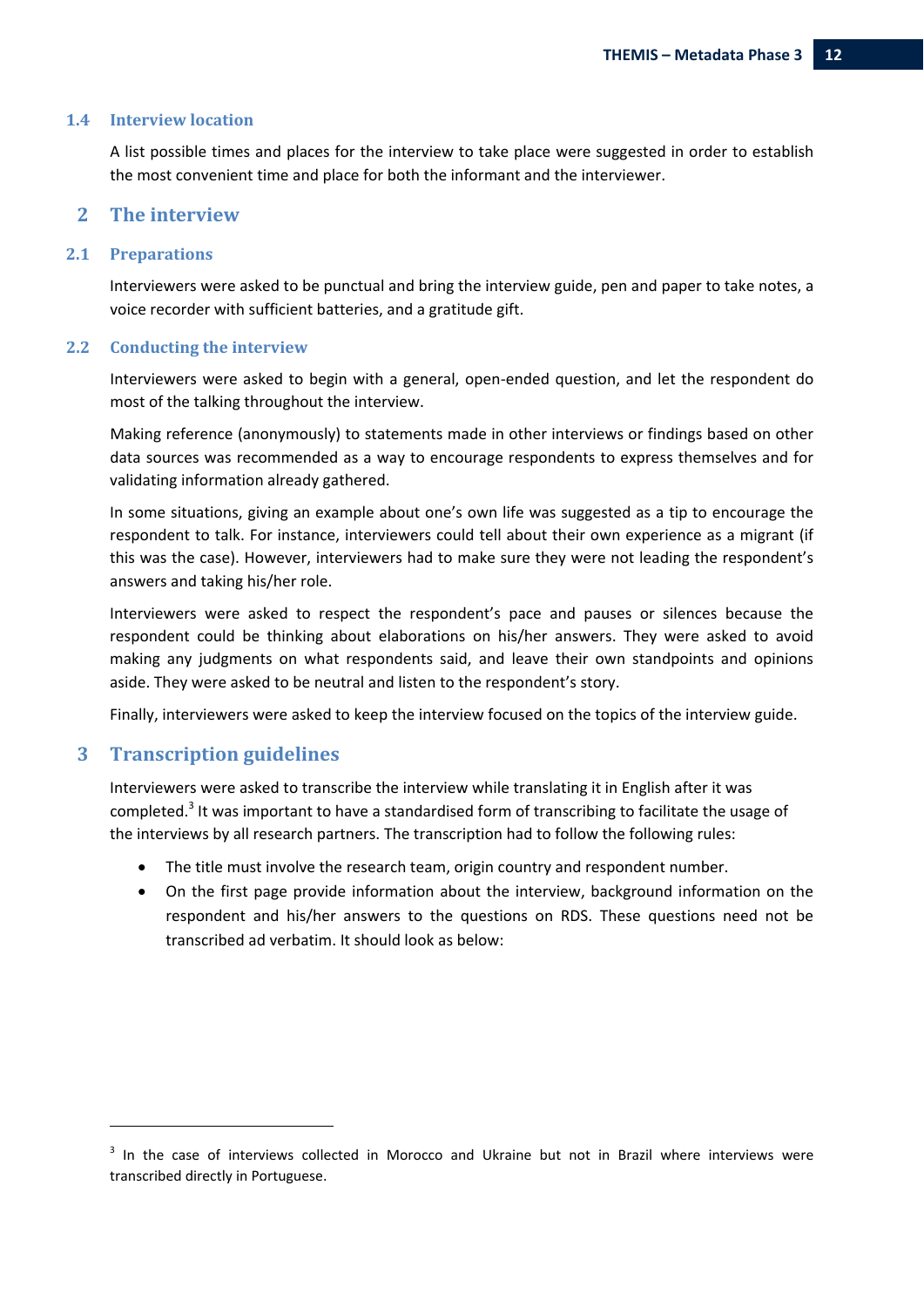## **CODE (copy this code and use it as a file name)**

| General information            |                                                     |            |                   |                 |                                                                                                                                   |
|--------------------------------|-----------------------------------------------------|------------|-------------------|-----------------|-----------------------------------------------------------------------------------------------------------------------------------|
| Respondent N°:<br>Interviewer: | [to<br>be<br><b>[your</b>                           | filled     | in                | by<br>research  | coordinators]<br>initials]                                                                                                        |
| Description of contact:        | [how                                                |            |                   |                 | did you find the respondent, mention code if applicable]                                                                          |
| Date interview:                | [date                                               | of         |                   | the             | interview]                                                                                                                        |
| Time:                          | [at<br>what                                         | time       | the               | interview       | place]<br>took                                                                                                                    |
| Location:                      | [where the interview took place, location and city] |            |                   |                 |                                                                                                                                   |
| <b>Background information</b>  |                                                     |            |                   |                 |                                                                                                                                   |
| <b>Family Member</b>           |                                                     |            |                   |                 |                                                                                                                                   |
| Name (optional):               | fake<br><b>I</b> nvent                              | name       | but               | remember        | who<br>it<br>was!!!]                                                                                                              |
| Age:                           | [if<br>unknown,                                     | fill<br>in | your              | estimate<br>and | add<br>(estimate)]                                                                                                                |
| Gender:                        | [gender]                                            |            |                   |                 |                                                                                                                                   |
| Mother tongue:                 | [mother                                             |            |                   |                 | tongue]                                                                                                                           |
| Religion:                      | [religion]                                          |            |                   |                 |                                                                                                                                   |
| Ethnic<br>Group                | (when                                               |            | relevant):        | [ethnic         | group]                                                                                                                            |
| Citizenship:                   | [Moroccan                                           |            |                   | and/or          | other]                                                                                                                            |
| Marital                        | <b>Status</b>                                       |            | (and              |                 | nationality                                                                                                                       |
| of spouse; when relevant):     | [Single,                                            | Married,   |                   | Divorced,       | Widowed]                                                                                                                          |
| Family                         | relation                                            |            |                   | to              | person(s)                                                                                                                         |
| who migrated:                  |                                                     |            |                   |                 | [Type of migrant family member e.g. wife, husband, sibling, adult child                                                           |
| etc.]                          |                                                     |            |                   |                 |                                                                                                                                   |
| Place, region of birth:        | [place                                              | and        |                   | region          | οf<br>birth]                                                                                                                      |
| Place,                         | region                                              |            |                   | οf              | current                                                                                                                           |
| residence:                     | [place and region of current residence]             |            |                   |                 |                                                                                                                                   |
| Occupation:                    |                                                     |            |                   |                 | [occupation, specify such that everyone understands what this<br>respondent does, not just the sector/company in which one works] |
| Migrant                        |                                                     |            |                   |                 |                                                                                                                                   |
| Country                        | of                                                  |            |                   | Emigration      | and                                                                                                                               |
| City of current residence      | [NL,<br>UK.<br>PT,                                  | <b>NO</b>  | city<br>$\ddot{}$ | where<br>the    | migrant<br>resides]                                                                                                               |
| Year of Arrival in Destination |                                                     |            |                   |                 | [N° of years, if unknown time period family member spent abroad as                                                                |
|                                | proxy when the first is unknown]                    |            |                   |                 |                                                                                                                                   |
| status<br>Legal                |                                                     | in         |                   | country         | οf                                                                                                                                |
| destination:                   | permits]                                            |            |                   |                 | [European passport (which?), which kind of residence permit,<br>no                                                                |

On the second page, the actual transcription commences. Transcribe the interview according to the following rules:

- Clearly indicate who is speaking each time the respondent or interviewer begins. Can be noted by the person's initials underlined, followed by a tab;
- Indicate the time on your voice recorder every 10 lines, or when a new part of the interview starts. Times should be recorded in an exact way e.g. 00.15.42;
- Indicate the questions asked in **bold**;
- Use Arial, font size 11, align the full text, and set the line spacing at 1.5;
- Sometimes it is not as relevant to transcribe a part of the conversation when a respondent continues elaborating on an irrelevant subject for the research. This part can be skipped while transcribing and briefly summarised. Indicate by putting the summary in *italics* within brackets and mentioning the start and ending time of the skipped part.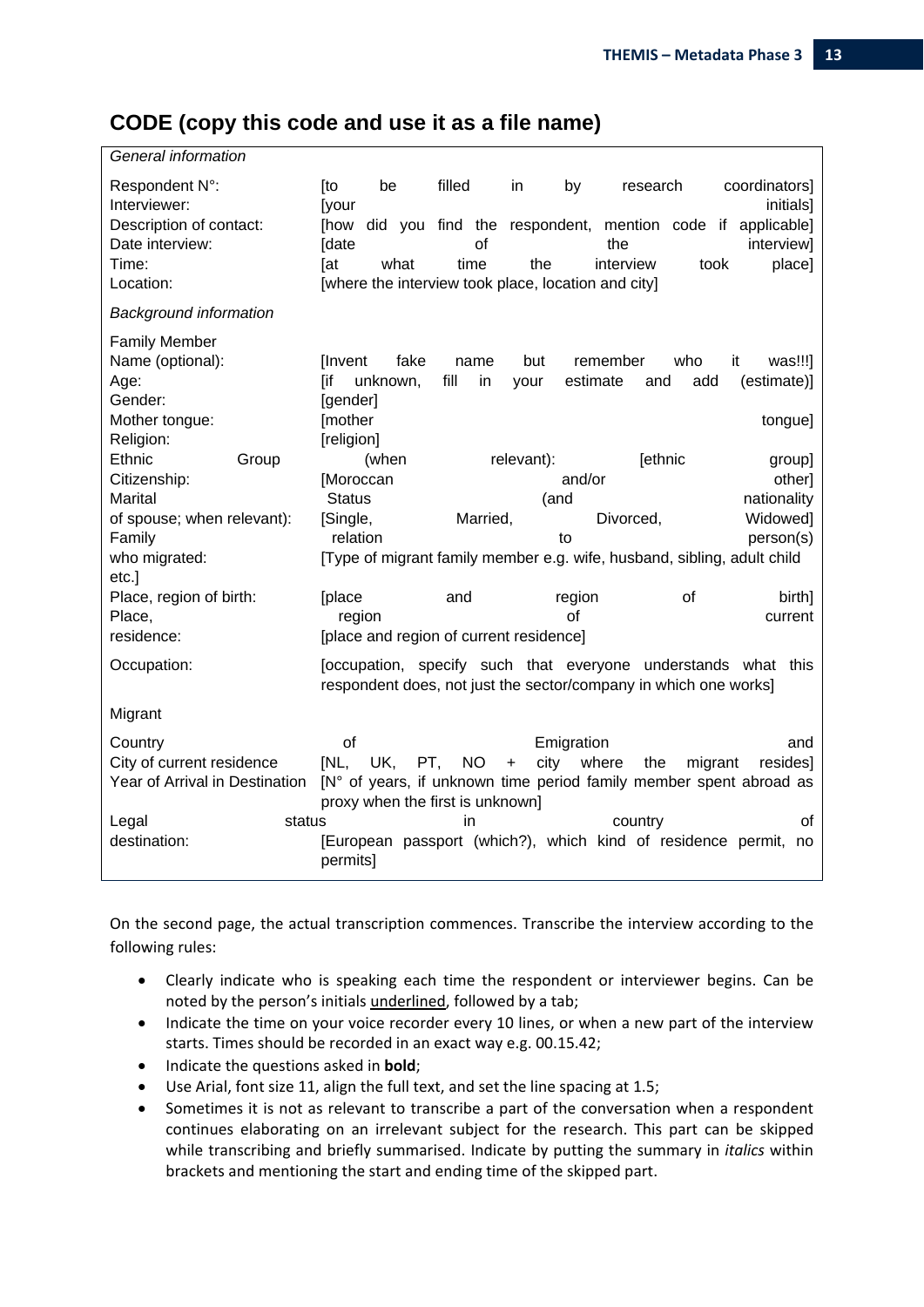- Whenever the respondent is talking about concepts particularly relevant to the research (**pioneers, threshold, decline of migration system, migration dynamics, history of the community, waves of migration**) indicate this by placing time counter in the transcription.
- The transcription will result in the following:
- 1. Impressions after the Interview:

1/ Roman is a typical Western Ukrainian. Though he speaks Russian a lot, he was born and lived most *of his life in Ukraine, Like a typical Western Ukrainian Roman is cheerful, responsive, helpful and easy to move person. His dream was to travel across the USSR, and now he is in the UK.*

*Roman travelled and lived across the Europe, and almost moved to Canada. He was moving legally, and searching for the legal options. Roman has his small business in Ukraine, a tourist agency which he runs with his brother. Thus, all his movements were tightly related to the curiosity, presence of fellow Ukrainians in a new place, knowledge of the relevant language, and the well‐being opportunities rather than common survival. Roman's language is very simple, that's why there are a lot of small extra‐questions, and half‐answers. But his communications and understanding Ukrainian migration history was surprisingly useful!*

*Roman quite easily answered the RDS questions but found it hard to give the names of other people, he said there may be around 15 but he is not sure 100% in any. This corresponds the general Ukrainian incredulity to another people and all sorts of surveys.*

The interview went well. We initially were going to a coffee-shop in the area where Roman lives. *Instead, we talked at his place which appeared more comfortable, warm and quiet. We only were present there.*

OR

2/ Halyna is a 29 year old petite blond woman. Yet she looks very tired. She lives in a beautiful house in South London. The house belongs to a mother-in-law of her friend, Irina. Irina is married to an English man, and they have two children. They let Halyna, her husband and 2 year old son, Artur, to *stay with them. She often gets depressed; she looks numb and generally tired. She is exhausted by living undocumented, by waking up and crying at nights. It was quite a depressing interview. She has* been through a lot of bad things – from hunger, to witnessing her brother being deported, visiting her *brother in detention centre whilst she was heavily pregnant, loosing many good jobs due to uncertainty with documents, lying to her longest employers that she was Polish so that they would not request her documents.*

2. Transcription of the interview:

AM: **When did you move to the Netherlands?** LK: Well, I moved to the Netherlands in 1986 [etc.] 00.20.50 AM: **What kind of work did you do in Ukraine?** LK: Well, I worked in a factory for clothing. It was very heavy and difficult. We needed to wake up very early and go to the factory. I did not have any transportation and it was a long walk to get there. This one time I got lost and [*00.05.10 The respondent used to work in a factory under harsh conditions, she elaborated 00.07.50*]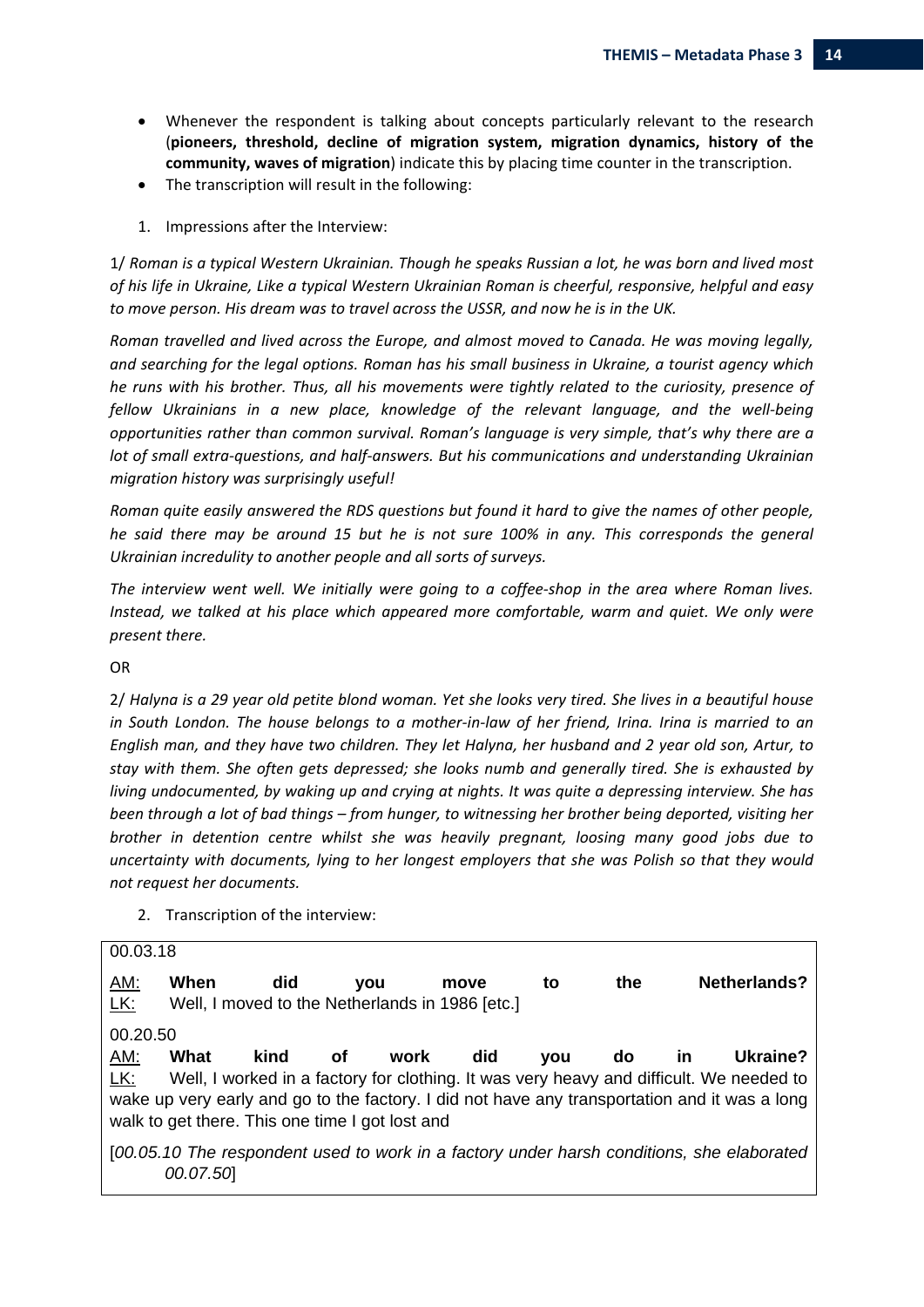#### AM: **How did you become a nurse in the Netherlands?**

LK: The first years I worked as a cleaning lady in several households in Amsterdam. This job was oke for then but after a few years I wanted to do something else. A friend of mine was studying to become a nurse and often told me stories about her internships. Then I thought: I would like to become a nurse too. [etc.]

## **III Fieldwork report**

#### **1 Interviews in the origin countries**

The fieldwork during Phase 3 was solicited by three of the THEMIS project partners, but it was organised and carried out by the research institutes in the countries of origin that were responsible for the fieldwork, recruitment of the informants, conducting the interviews, transcribing and translating the transcripts. Each of the three THEMIS project partners was teamed with one partner in the origin country (Portugal– Brazil, Netherlands–Morocco, UK–Ukraine), supervised the fieldwork, and gave training to the research assistants recruited by the origin country institution.

A total of 271 semi‐structured interviews were conducted during Phase 3. The fieldwork was completed between July 2011 and January 2012. About 90 interviews were collected in each country. Informants were selected according to their personal or family migration experience to Portugal, the Netherlands, UK and/or Norway.

While more than 90 of the informants had direct or indirect links to the UK (they migrated personally to the UK or had family members there), it was more difficult to find informants with links to Norway. This was especially the case in Brazil. Despite these difficulties, 30 interviews were successfully gathered among informants with links to Norway (cf. table 2).

|                           |                    | Country of residence |                |                |              |
|---------------------------|--------------------|----------------------|----------------|----------------|--------------|
|                           |                    | <b>Brazil</b>        | <b>Morocco</b> | <b>Ukraine</b> | <b>Total</b> |
|                           | <b>Netherlands</b> | 15                   | 44             | 19             | 78           |
|                           | <b>Norway</b>      | 3                    | 12             | 15             | 30           |
| Country of<br>destination | Portugal           | 38                   | 9              | 25             | 72           |
|                           | UK                 | 34                   | 25             | 32             | 91           |
|                           | <b>Total</b>       | 90                   | 90             | 91             | 271          |

**Table 2: Number of interviews in each country of origin**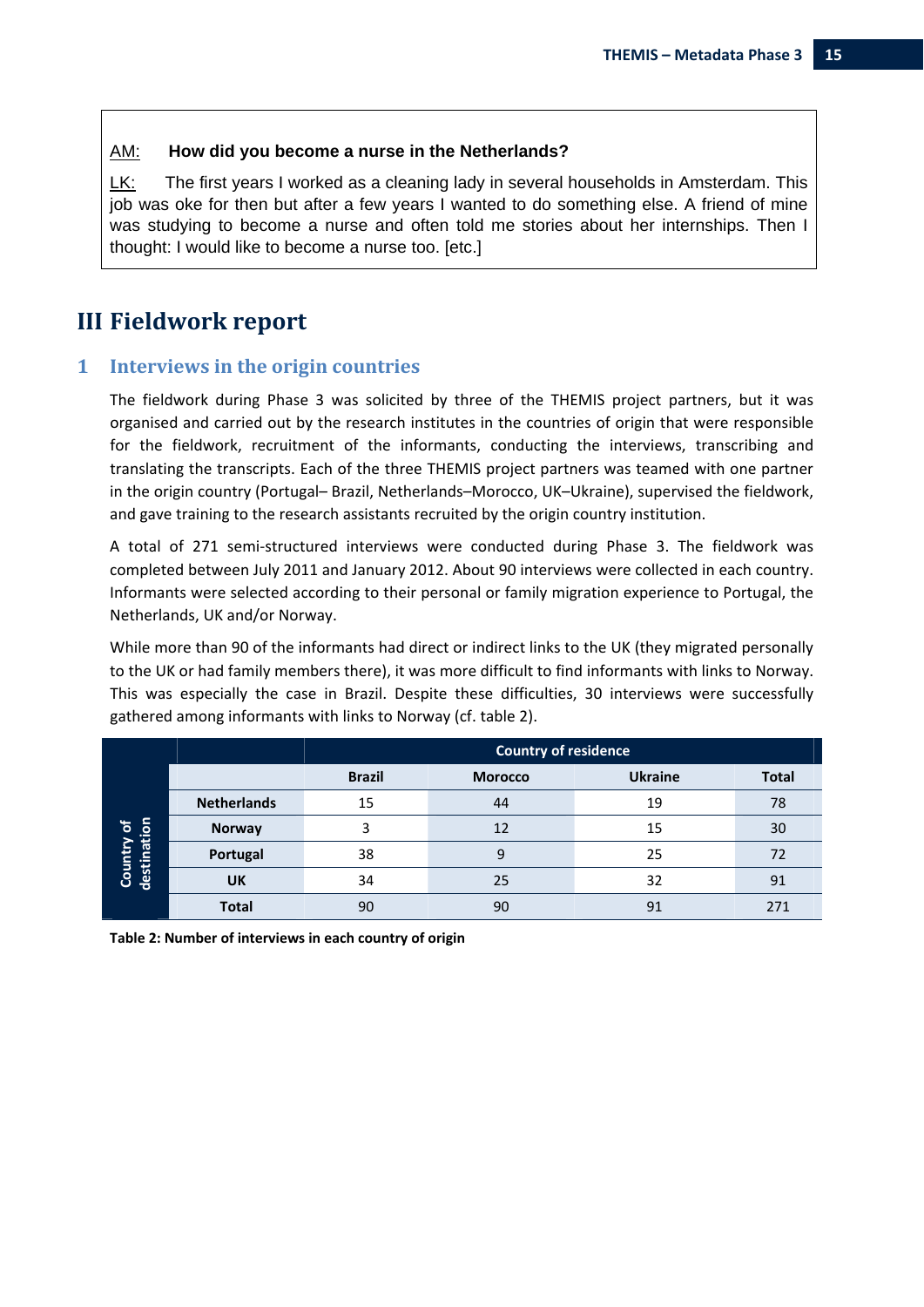The final qualitative dataset of Phase 3 gathers 163 interviews to return migrants and 108 to migrant's family members (cf. table 3).

|                             | <b>Groups of informants</b> |                        |              |  |
|-----------------------------|-----------------------------|------------------------|--------------|--|
| Country of origin           | <b>Family members</b>       | <b>Return migrants</b> | <b>Total</b> |  |
| <b>Brazil</b>               | 26                          | 64                     | 90           |  |
| <b>Morocco</b> <sup>4</sup> | 45                          | 45                     | 90           |  |
| <b>Ukraine</b>              | 37                          | 54                     | 91           |  |
| <b>Total</b>                | 108                         | 163                    | 271          |  |

#### **Table 3: Informant's profiles Phase 3**

#### **2 Preparing the fieldwork**

#### **2.1 Recruitment and training of interviewers**

The criteria considered for the selection of interviewers differed in each locality, and can be summarised as follows:

- Having large social networks
- Previous experiences in other qualitative research projects
- Language knowledge
- Background knowledge in social sciences
- Previous experience conducting interviews
- Good communication skills
- Migration experience

Interviewers were trained in the countries of origin by members of the THEMIS partner institutions. The trips to train interviewers were also used to establish local contacts and to conduct pilot interviews. Besides explanations on the interview guidelines, various technical tips on the use of role‐ play, and on timing and location were provided during the trainings.

#### **2.2 Recruitment of informants**

The most commonly used strategies to recruit informants were personal contacts and acquaintances, and strategic snowballing. The use of social media such as Facebook or specific migrants' forums was also an effective recruitment method in Ukraine. In some villages in Lviv Oblast there was a considerable number of return migrants and migrant's relatives among the locals. This allowed to experiment with techniques used in systematic random sampling. In those cases the interviewer randomly picked up households starting from the first house on the main street (which was usually the closest to the local administration) and knocking each third door until he could find an informant. This method was combined with snowball sampling.

 $4$  One return migrant interviewed in Morocco could also be classified as a family member.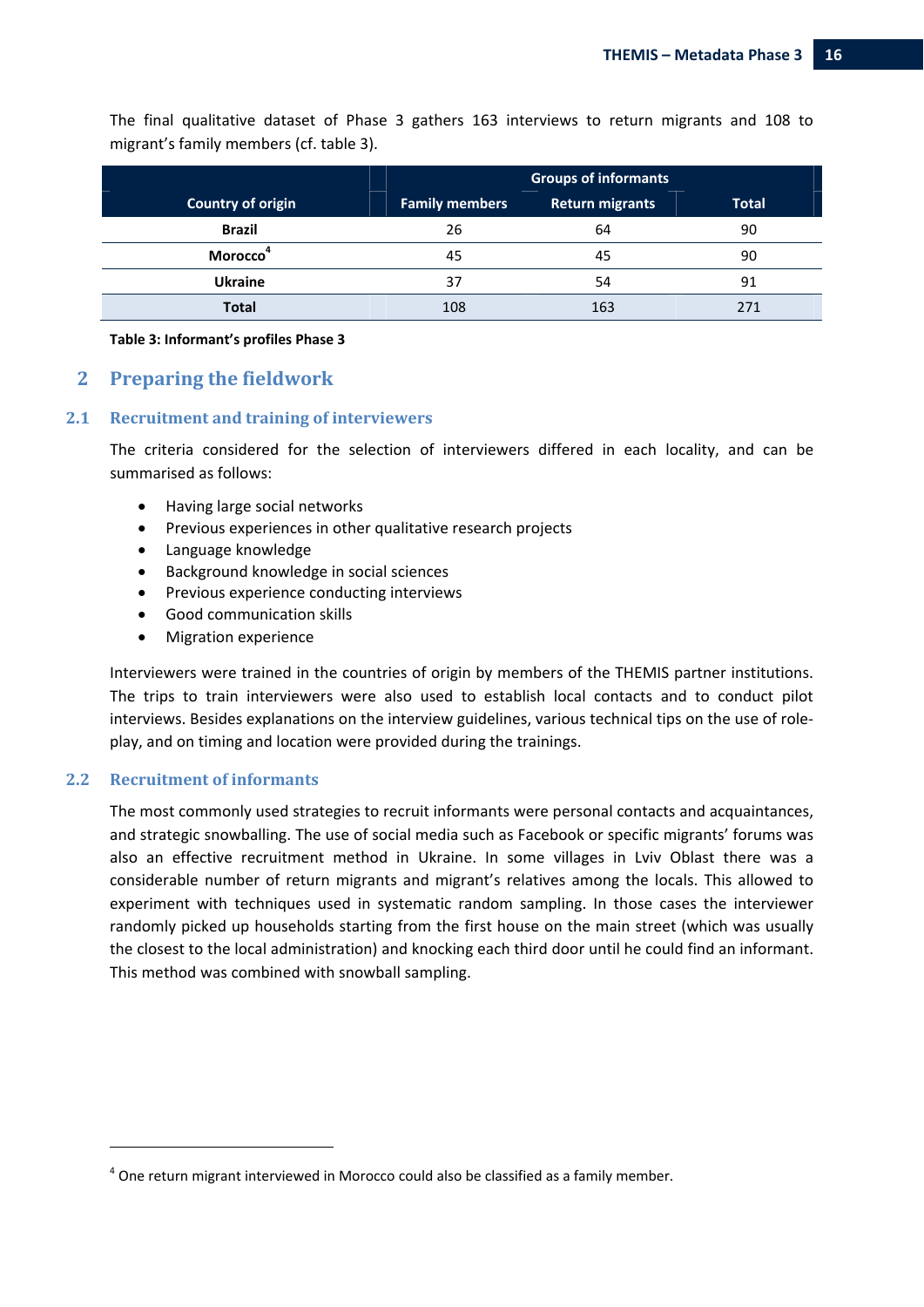#### **3 Fieldwork**

#### **3.1 Language and translation issues**

Interviews were conducted in Berber, Arabic, English and French in the case of Morocco, Portuguese in Brazil, and Russian and Ukrainian in Ukraine. The interviews in origin countries were conducted by local interviewers and therefore they did not experience any language issue with the informants.

#### **3.2 Collection of interviews**

Phase 3 was hard to conduct in some places due to the nature of the target population (return migrants) and the intimacy of the questions, as was especially the case in Morocco.

Some questions were considered too personal to answer by some informants. As expected, this was especially the case with income, remittances, gifts or investments related questions.

In Ukraine interviewers used a specific strategy to make the informant feel comfortable during the interview. The interview began talking freely about the informant's migration experience. This was used as a method to let the person get into the talking process and then ask the questions from the guidelines. The strategy worked well.

As expected, it was particularly difficult to find migratory links to Norway.

In Rio de Janeiro, due to the dimension of the city and the difficulty to identify persons with migratory experience in the countries of the project, and despite the efforts to diversify the sample, the interviewer ended up relying too much on social networks available within the University. For this reason there is a slight overrepresentation of students with experiences in countries of the project.

Generally, the recruitment of informants in Ukraine went smoother and faster in the Lviv region with a higher proportion of people with migration experience than in Kyiv. Nevertheless, return migrants and relatives of migrants from UK were much easier to be found in Kyiv, whereas in the Lviv region Portugal was the most popular destination. These overrepresentations illustrate most common migration routes across the country.

Interviews took place in public and private places considering the preferences and constraints of informants and interviewers. Interviews were recorded in devices with memory that could be sent digitally to the THEMIS team members located in Europe.

#### **4 Transcription and coding**

Interviews were translated into English and transcribed in Ukraine and Morocco. In Brazil they were directly transcribed in Portuguese. In Morocco and Brazil the interviews were transcribed by the interviewers themselves and checked by the local supervisor. For the interviews conducted in Kyiv, most transcripts were done by the interviewers themselves, whereas for those in the Lviv region interpreters with experience in transcription were hired. In these latter cases, English-speaking interviewers checked the final texts for consistency and equivalence to the Ukrainian/Russian originals.

As commonly experienced in qualitative research, some cultural language constructions were difficult to translate. Interviews in public places were experienced as difficult due to the noisy environment and to the required additional efforts when preparing the transcripts (this was taken into account in Ukraine when making some interview arrangements).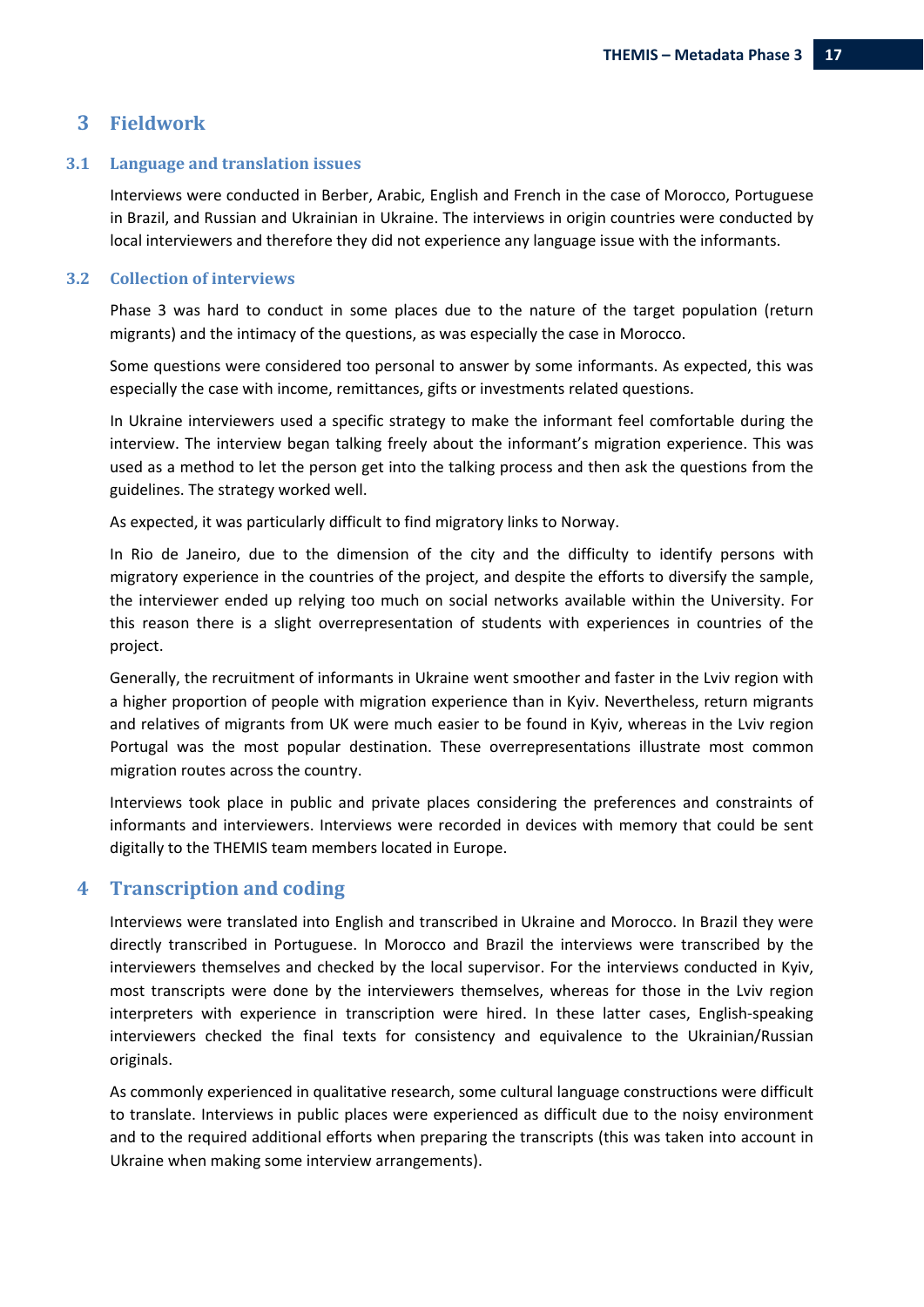In order standardise the coding of the interviews and to facilitate the analysis, the international research team developed a common coding scheme and cooperated to code the interviews using Nvivo 9. The codebook to be used during the coding process contained detailed description of each node and some examples. The coders were mainly members of the research team, interviewers or transcribers, and where familiar with the project and the interview themes. Before starting with the systematic coding three members of the team tested the codebook and checked if there were major inconsistency issues in the coding that could be improved.

## **IV THEMIS Interview guides ‐ Phase 3**

**1 Interview guide to return migrants ‐ English master version (August 2011)**

#### **1.1 Personal Migration History**

#### **We would first like to hear about the history of your migration to [destination country] and the reasons for your return.**

- 1.1.1 If we look at the migration moves that you made during your life (in country of origin and abroad), could you please tell us about the decision making process involved in these moves?
	- What route did you follow?
- 1.1.2 How did [country of destination] emerge as a destination?
	- When did you first think of it? How?
	- What information did you have about it? (through for e.g. public media, labour agencies, neighbourhoods, marriage agencies, internet networking side, churches, friends/family/neighbours)
	- Was this move your personal decision or have you made it together with your family?
- 1.1.3 Did you rely on help to move?
	- Who helped you to move? (Friends/ family or institutional help?)
	- Who helped you upon arrival? (Friends/ family or institutional help?)
- 1.1.4 Did your family migrate as well? (Before or after you?)
- 1.1.5 How did your life look like in destination? Tell me about your typical day, flat, work, people you hanged around with.
- 1.1.6 Why you decided to return?
	- What do you think now of your return? Has it matched your expectations?
	- Did you return to the same place where lived before you emigrated? Why, or why not?
	- Do you know fellow nationals in [country of destination] who returned as well? Did your return happen at the same time? [*try to understand whether something prompted the return]*
- 1.1.7 Are you in touch with [country of destination]? How?
- 1.1.8 If you had a chance would you go back to (city in destination), or move elsewhere? (If yes, ask for more details, where to, contacts, concrete plans.)

#### **1.2 Pioneers/ Pioneering**

**We are interested in tracing the history of movements of people from here in (origin) to (city in destination).**Would you be able to tell us who were the people who earlier left this region and moved to (destination)? In what circumstances did it happen – why did they move?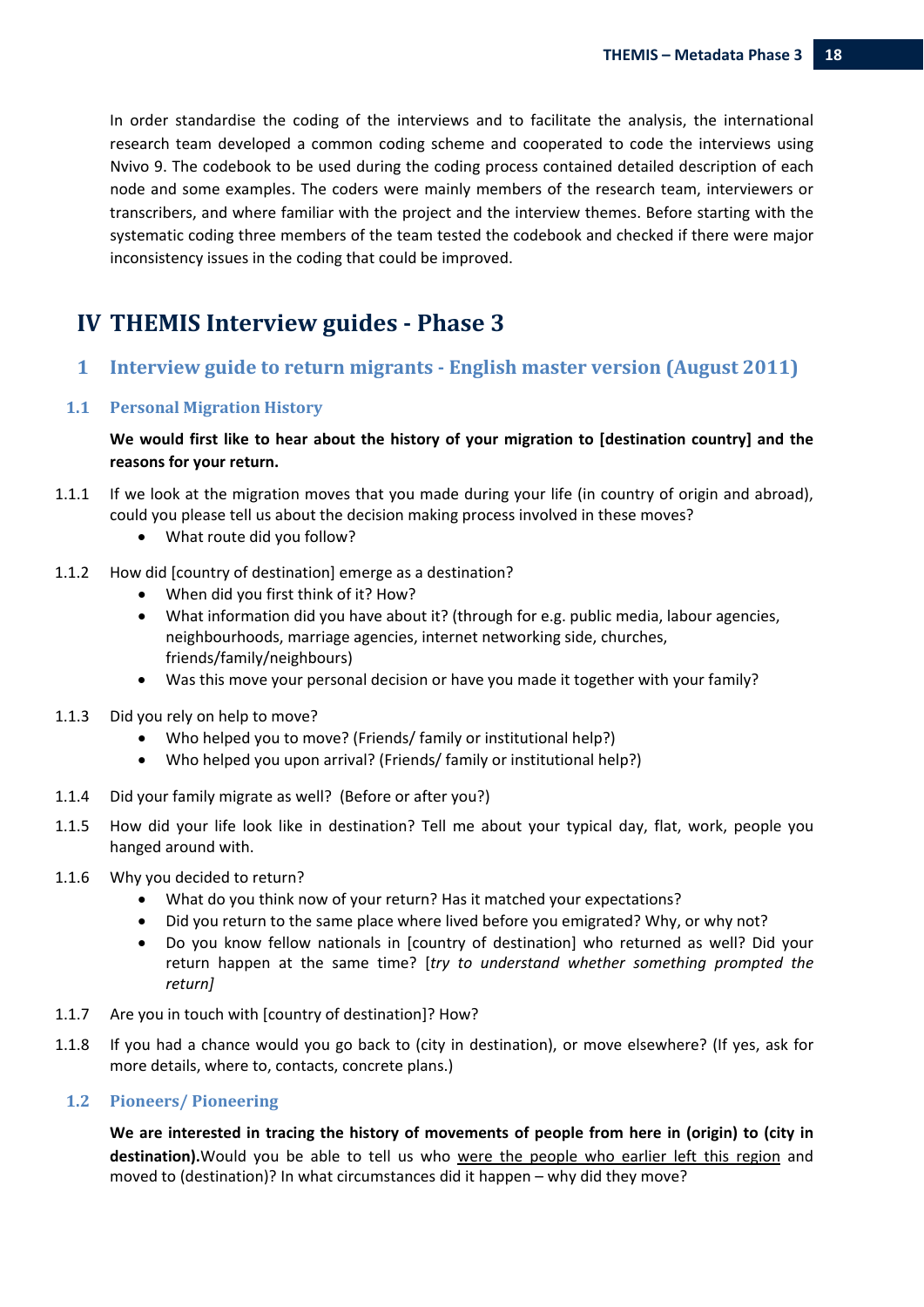- When did they move?
- From what families were they?
- Did they return?
- Did they keep in touch with their families? (How?)
- 1.2.2 Did they offer help to those who wanted to join them? How did they help?
	- Has the amount of assistance changed over time?
	- Did the assistance of others who migrated influence your migration decision(s)? If yes, how?

#### **OR If the person does not know who was 'the first' – ask instead:**

- 1.1.2a When did you first hear of someone migrating to (country of destination)?
	- When did they move?
	- From what families were they?
	- Did they return?
	- Did they keep in touch with their families? (How?)
- 1.1.2.a Did they offer help to those who wanted to join them? How did the help look like?
	- Has the amount of assistance changed over time?
	- Did the assistance of others who migrated influence your migration decision(s)? If yes, how?

#### **1.3 Feedback**

#### **We would be interested in the communication links and exchanges between the (city in destination) and here.**

- 1.3.1 How did you find the life in (destination country)? Did it match the information you had about it? Why or Why not?
- 1.3.2 Whilst living in (city at destination) did you keep in touch with persons in (country of origin) at home? How and how often?
	- Did you share information about lifestyle, work availability, educational opportunities?
	- Did you make any investments here while abroad?
	- Did you send money or gifts?
- 1.3.3 Whilst living in (city at destination), what did the image of (country of destination) you portrayed to fellow Moroccans look like? Why did you portray this image?
- 1.3.4 Whilst you were staying abroad did people in your [country of origin] ever ask your assistance on migration?
	- What kinds of assistance?
	- Who asked you?
	- Did the amount of requests for assistance change over time?
- 1.3.5 Which kinds of assistance did you provide to others while you were in [country of destination]?
	- Prompt: Advice, information, money, jobs, visa, practical help? How? To whom?
	- Has the amount of assistance you provided change over time?
	- If no, why not?
- 1.3.6 Have you ever refused to provide assistance to fellow Moroccans while you were in (country of destination)?
	- Why or why not?
	- What kind of assistance?
	- Who asked you?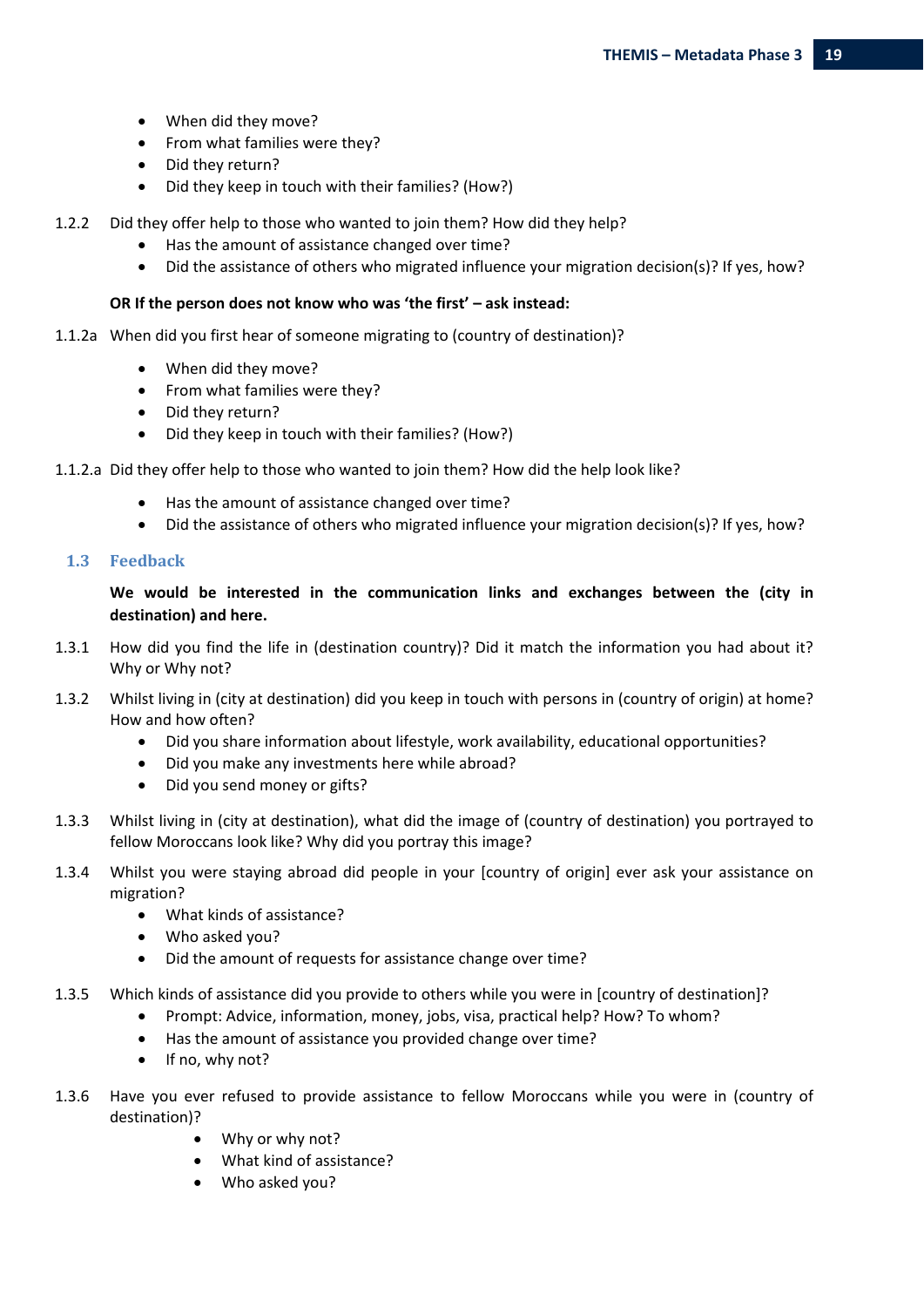- Has this changed over time? Why?
- 1.3.7 Under what conditions did you provide or refuse to assist fellow Moroccans to migrate? How do you decide to provide or to refuse assistance? Has this changed over time?
- 1.3.8 If you would like to show me the impact of migration on (locality in origin) where would you take me? If not in (location of interview), where else would you take me?

#### **1.4 Threshold**

#### **Now we would like to talk about the institutions.**

- 1.4.1 Would you be able to tell us about any institutions established by earlier migrants which operate in (destination)? (eg: associations, mosques/churches, agencies, media)
- 1.4.2 Did/Would you turn to them for help to move or settle?
- 1.4.3 Have earlier migrants established businesses (in destination) for which they needed workers? Has anybody from the region left to join them? (shops, cafes, taxi company, catering businesses, construction firms, other)?
- 1.4.4 Would you be able to tell me about migration‐related institutions in this locality? (Both formal and informal institutions. E.g. Cultural or religious organisations, employment agencies, human smugglers, people who arrange false papers, popular images of destination countries, websites, television shows, informal gatherings, individuals who are known to help people).
	- Are there any to which one could turn to ask for help in going abroad?
	- Are there any institutions financed from money sent by migrants?
	- Do you know of any institutions that assist migrants that return? Have you sought their assistance? Do you think this is (or would be, in case they are not available or unknown) important?

#### **1.5 Change/Evolution of Migration**

#### **Finally we would like to talk about the changes in the movements of people and their decisions.**

- 1.5.1 Would you be able to tell us when most people left (locality in origin) for (locality in destination)? Who Went?
- 1.5.2 Are people still interested in going abroad? Where to? What for? What do you think prevents others from doing so? How has this changed over time?
- 1.5.3 When did you last hear of persons going to (the same country of destination)? And how did it change over time (how many at the time of returning)? How many were still leaving when you came back?

## **2 Interview guide to migrants' family members: English master version (July 2011)**

#### *2.1 Personal Migration History*

**At the beginning we would like to hear about how did it happen that your family member(s) – relation known from the Personal Characteristics table] went abroad to [destination country]?** 

- 2.1.1 Which of your family members are living abroad? (Note: in some families more than one person may be living abroad and in different destinations, we want to obtain an overview of all transnational bonds, but will only focus further questions on the family members in destination countries that are part of our research project.)
- 2.1.2 Why did s/he/they moved there?
	- How did [destination county] emerge as destination?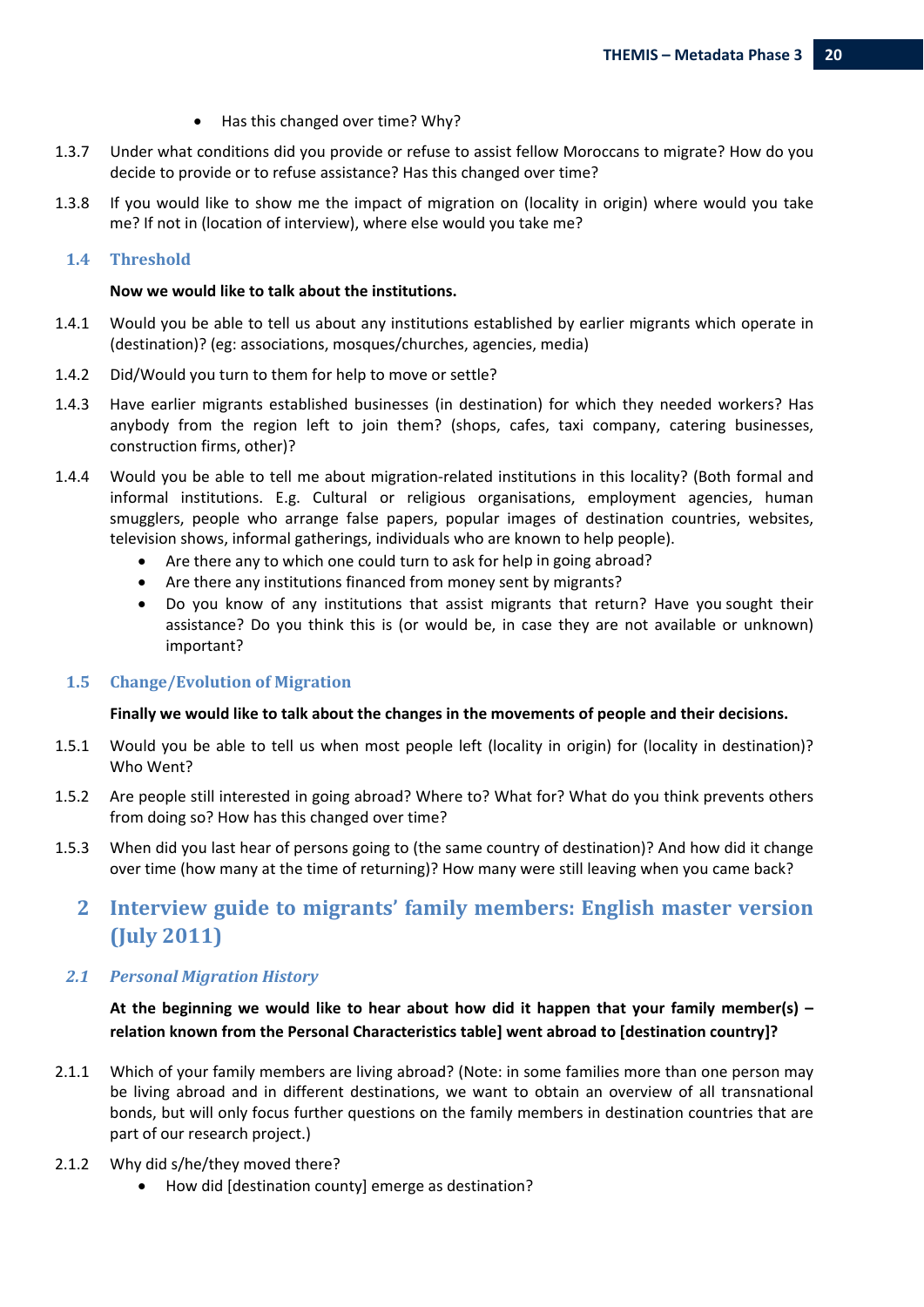- Was it a personal decision or made together with family?
- 2.1.3 How has your life changed since s/he/they been away? [Personal History of the Interviewee.]
- 2.1.4 Would you like to join your [family member]? Do you have plans for doing so?
- 2.1.5 Would you like them to come back?
- 2.1.6 Do you know other persons here whose family has emigrated? Where to?

#### **2.2 Pioneers/ Pioneering**

#### **We are interested in tracing the history of movements of people from here in (origin) to (city in destination).**

- 2.2.1 Would you be able to tell us who were the people who earlier left this region and moved to (destination)? In what circumstances did it happen – why did they move?
	- When did they move?
	- From what families were they?
	- Did they return?
	- Did they keep in touch with their families? (How?)
- 2.2.2 Did they offer help to those who wanted to join them? What did this help look like?
	- Has the amount of assistance changed over time?
	- Did the assistance of others who migrated influence your migration decision(s)? If yes, how?

#### **OR If the person does not know who was 'the first' – ask instead:**

- 2.2.2a When did you first hear of someone migrating to (country of destination)?
	- When did they move?
	- From what families were they?
	- Did they return?
	- Did they keep in touch with their families? (How?)

#### 2.2.2b Did they offer help to those who wanted to join them? How did the help look like?

- Has the amount of assistance changed over time?
- Did the assistance of others who migrated influence your migration decision(s)? If yes, how?

#### **2.3 Feedback**

#### **We would be interested in the communication links and exchanges between you here and [your family member] abroad.**

- 2.3.1 What do you know about the place where your [family member] now lives?
- 2.3.2 Have you visited your family member abroad? Did it influence your decision on wanting to join them?
- 2.3.3 Do you keep in touch with your [family member] abroad? How and how often? (Internet?)
	- Did you know about lifestyle, work availability, educational (schooling) opportunities there?
- 2.3.4 If you allow us to ask, do you receive money, gifts from your [family member] abroad?
	- How do you use this money (e.g. investment in business, land, housing, day‐to‐day consumption (e.g. house repairs), savings, education of children)?